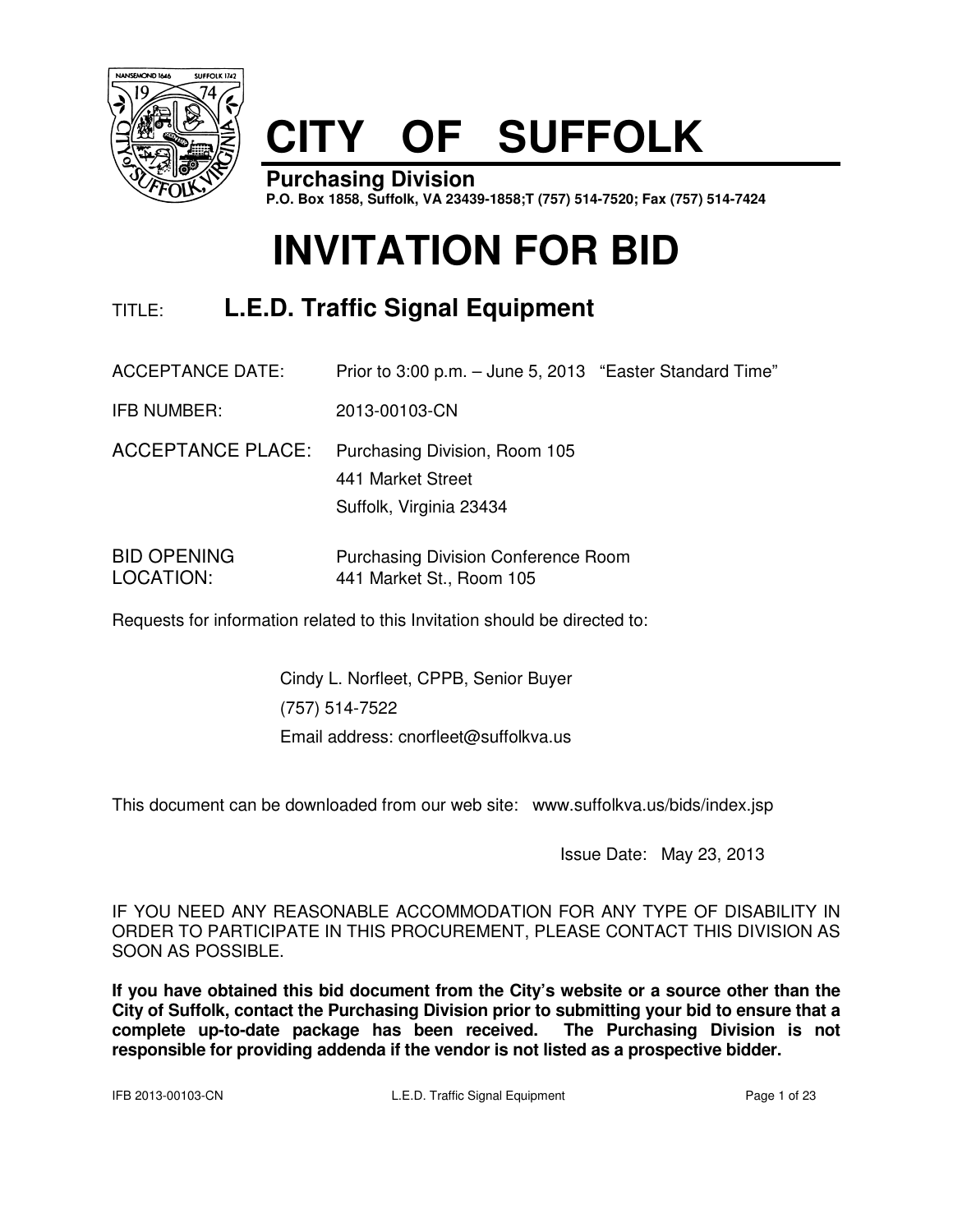# **INVITATION FOR BID**

# **L.E.D. Traffic Signal Equipment**

# **SECTION/TITLE**

| 1.0 |  |  |
|-----|--|--|
| 2.0 |  |  |
| 3.0 |  |  |
| 4.0 |  |  |
| 5.0 |  |  |
|     |  |  |
|     |  |  |
|     |  |  |

BID PRICING FORM AND OTHER FORMS TO BE EXECUTED BY THE BIDDER

Prepared by Cindy Norfleet, CPPB, Senior Buyer Date: May 23, 2013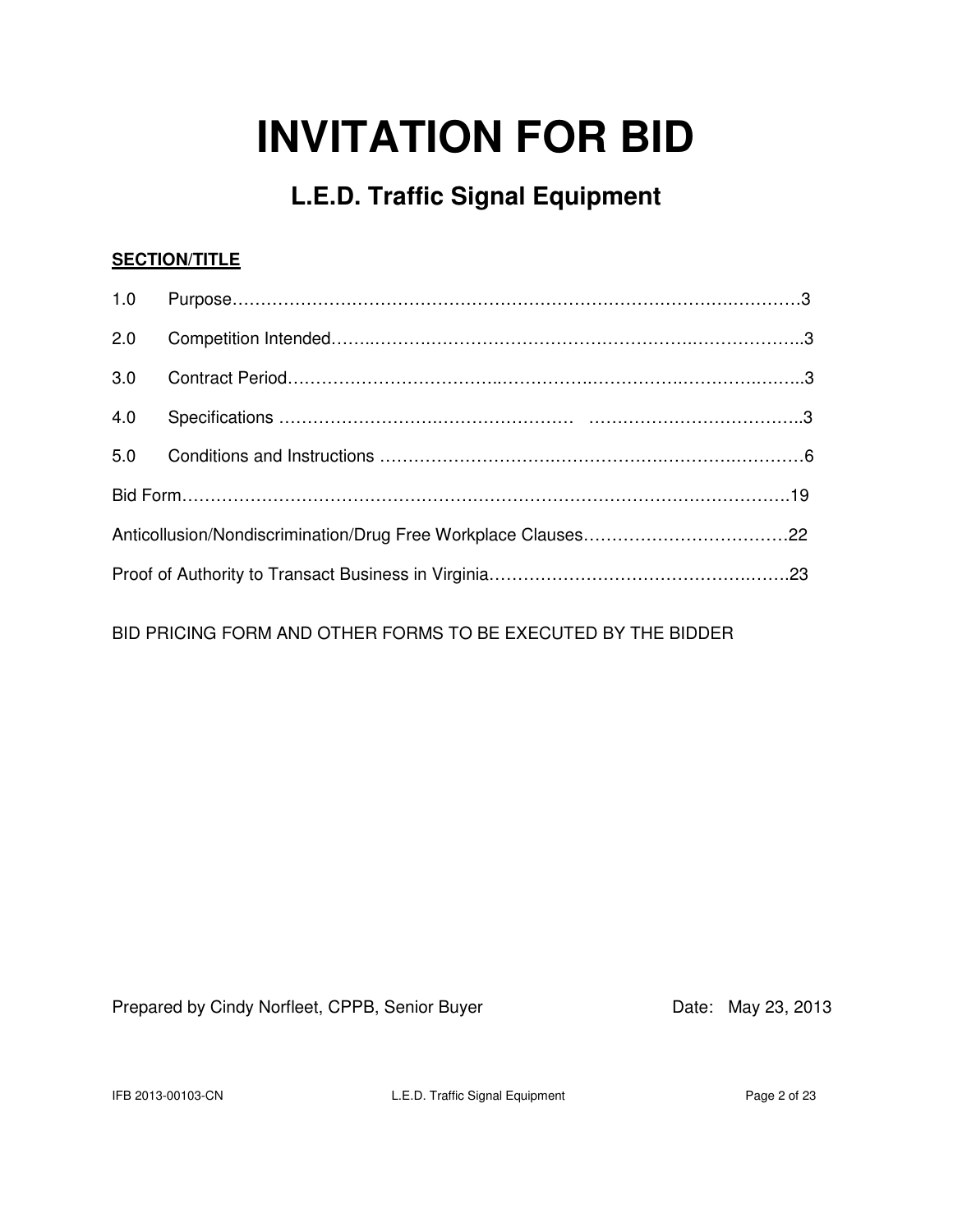### **1.0 PURPOSE**

 The intent of this Invitation for Bid is to enter into an agreement with one vendor to furnish and deliver F.O.B. destination L.E.D. Traffic Signal Equipment to include signal lamps, traffic signal head assemblies, and pedestrian signal equipment on an "as needed" basis for the Department of Public Works Traffic Engineering Division in accordance with all specifications, terms, and conditions herein.

#### **2.0 COMPETITION INTENDED**

 It is the City's intent that this Invitation for Bid (IFB) permits competition. It shall be the bidder's responsibility to advise the Purchasing Agent in writing if any language requirement, specification, etc., or any combination thereof, inadvertently restricts or limits the requirements stated in this IFB to a single source. Such notification must be received by the Purchasing Agent not later than five (5) days prior to the date set for bids to close.

#### **3.0 CONTRACT PERIOD**

The contract shall cover the period beginning July 1, 2013 and continuing through June 30, 2014.

This contract may be renewed based on the terms and conditions at the expiration of its term at the sole discretion of the City. Automatic renewals will occur for up to two (2) additional one-year periods through June 30, 2016.

Initial rates and subsequent renewal rates must be guaranteed for a minimum of 12 months. Any increase in rates shall be limited to the lesser of the Consumer Price Index for all Urban Consumers (CPI-U) – Other Goods and Services (unadjusted for the current 12 month period) or 3%. The City does not guarantee any rate increase.

### **4.0 SPECIFICATIONS**

#### 4.1 General

 The successful contractor will be required to provide traffic signal head assemblies with all L.E.D. displays, L.E.D. signal lamps, yellow arrow and green arrow signal lamps, and pedestrian signal equipment on an as needed basis during the contract period.

 The manufacturers supplying products for this specification shall have a minimum of five (5) years experience in the manufacture of LED Traffic signal with High Flux LED's.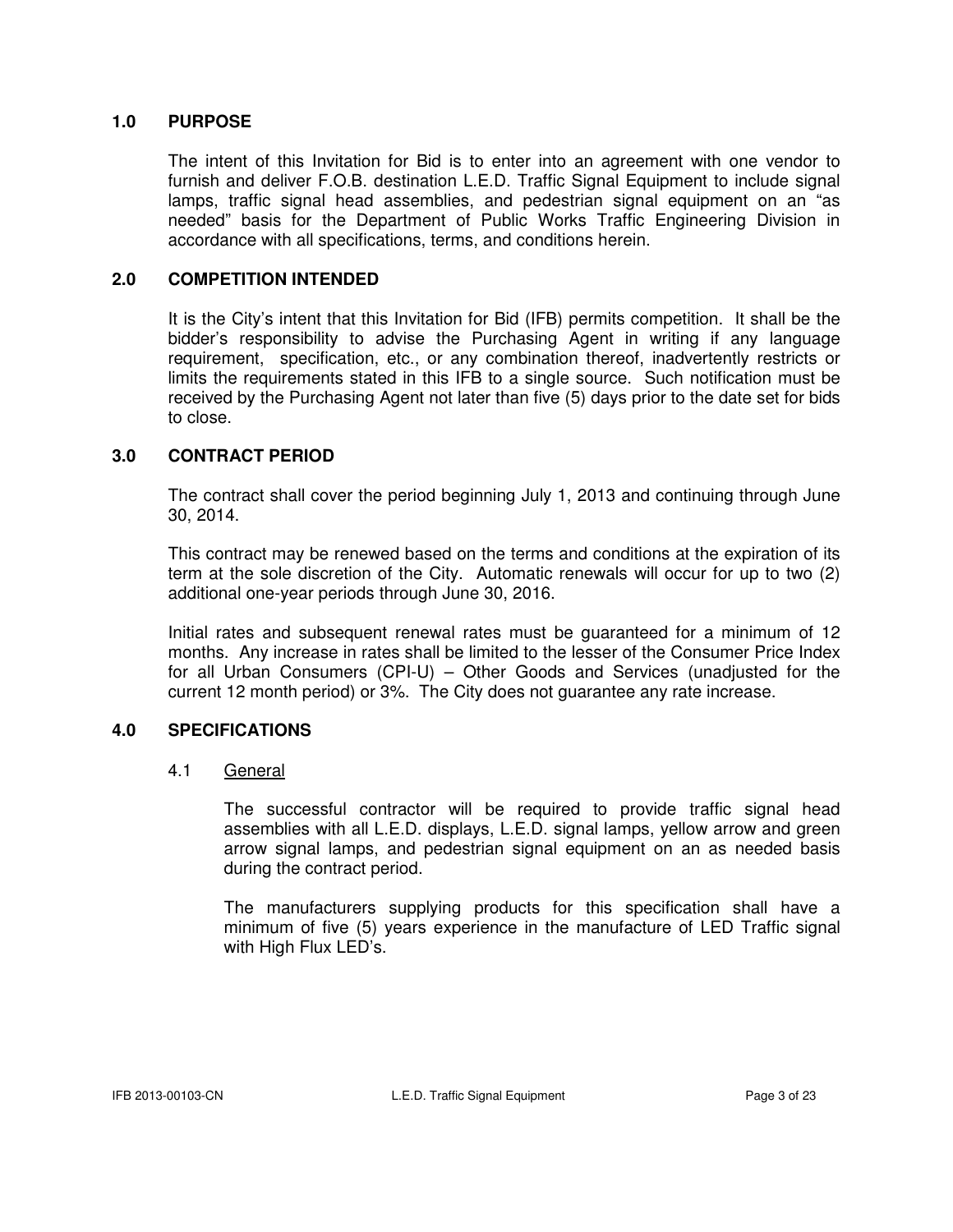Equipment described herein shall adhere to the minimum performance standards as described in the following specifications:

- "Vehicle Traffic Control Signal Heads Light Emitting Diode (LED) Circular Supplement (VTCSH)," adopted June 27, 2005 as published by the Institute of Transportation Engineers (ITE)
- "Vehicle Traffic control Signal Heads Light Emitting Diode (LED) Vehicle Arrow Traffic Signal Supplement (VTCSH)," adopted July 1, 2007 as published by the Institute of Transportation Engineers (ITE)
- "Pedestrian Traffic Control Signal Indications (PTCSI) Part 2: Light Emitting Diode (LED) Pedestrian Traffic signal Modules (PTCSI)", adopted March 19, 2004 as published in the Equipment and Materials Standards of the Institute of Transportation Engineers (ITE) and the 2009 Manual of Uniform Traffic Control Devices (MUTCD).

 Manufacturers supplying products to these specifications must be a registered participant and have the base part numbers being provided listed on the Interteck-ETL LED Traffic Signal Modules Certification Program approved products website.

Products described herein shall be produced in a NAFTA participating country.

Products described herein must be CSA approved.

 The successful contractor will be required to provide and independent certification that the equipment offered will meet the required specifications.

#### 4.2 L.E.D. Traffic Signal Head Assemblies

 L.E.D. Traffic Signal Head Assemblies shall include tunnel visors on each assembly. Price for tunnel visors shall be included with the price(s) quoted for Items 1 through 5 on the BID FORM.

 Five inch (5") backplates shall be aluminum non-louvered with mounting hardware.

- a. 3-Section, 12" Aluminum, Black with 5" Backplate and Red, Yellow and Green Ball
- b. 5-Section, 12" Aluminum, Black with 5" Backplate and Red, Yellow and Green Ball; Yellow and Green Left Arrow
- c. 5-Section, 12" Aluminum, Black with 5" Backplate and Red, Yellow and Green Balls and Yellow and Green Right Arrows
- d. 3-Section, 12" Aluminum, Black with 5" Backplate and Red Ball, Yellow and Green Right Arrows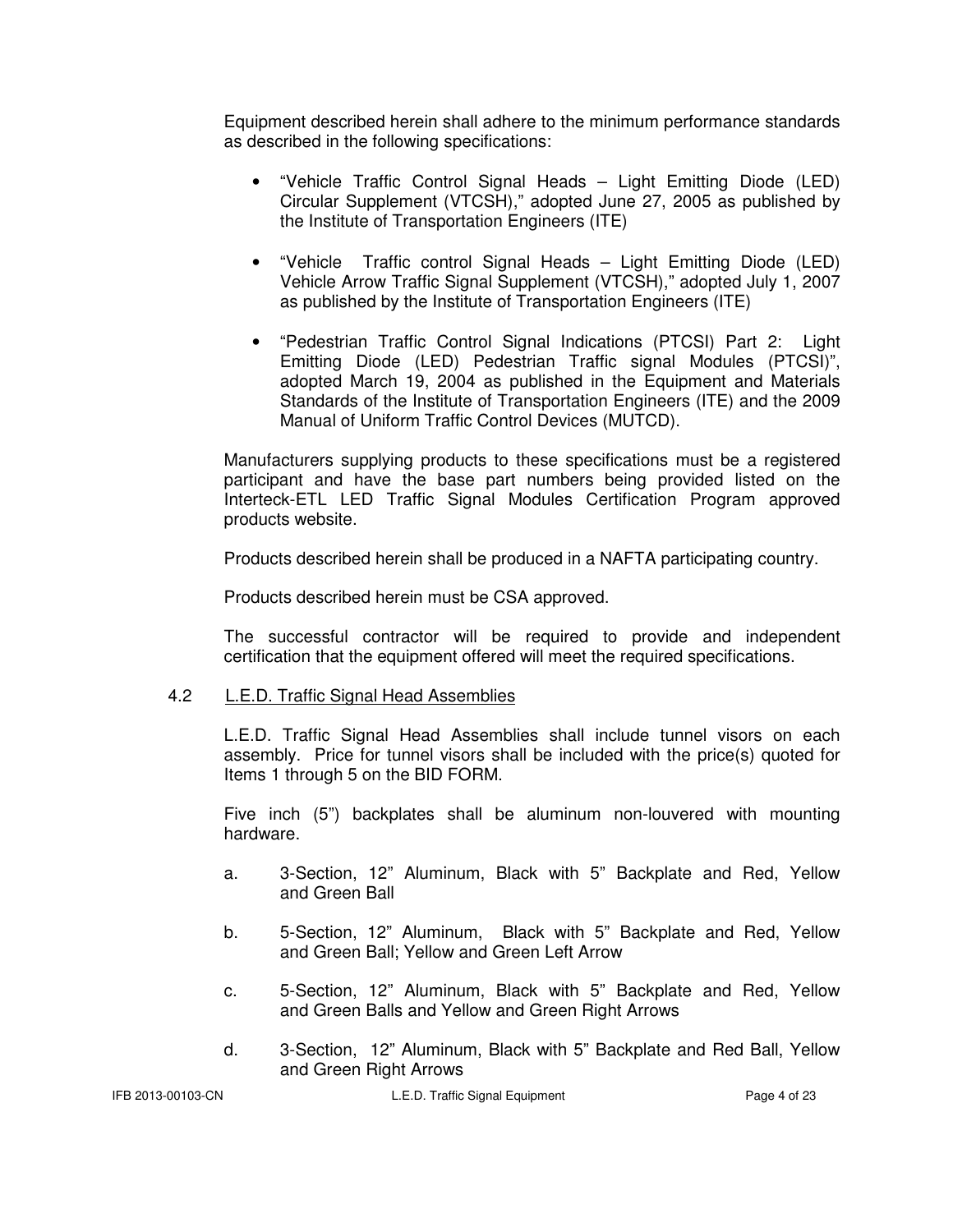- e 3-Section, 12" Aluminum, Black with 5" Backplate and Red Ball, Yellow and Green Left Arrow
- 4.3 L.E.D Signal Lamps and Yellow and Green Omni-Directional Signal Lamps
	- a. Red Balls
	- b. Yellow Balls
	- c. Green Balls
	- d. Yellow Left and Right Arrow
	- e. Green Left and Right Arrow
	- f. Yellow Left and Right Arrow
	- g. Green Left and Right Arrow

### 4.4 Signal Mounts

- a. Signal Mount, Pelco P/N AS-0125-3-96-Black
- b. Signal Mount, Pelco P/N AS-0138-2-96-Black

## 4.5 Pedestrian Signal Equipment

- a. Dialight Countdown Pedestrian Signal- P/N 430-6479-001X
- b. Pelco Upper and Lower Arm Assembly P/N SE3148-P34-Black
- c. Peek Traffic Maintenance Housing P/N 4302A-02-01-01-Black
- 4.6 Delivery

Deliveries shall be made to the following location:

 City of Suffolk Public Works/Traffic Engineering City of Suffolk 866 Carolina Road Suffolk, VA 23434 Phone: (757) 514-7621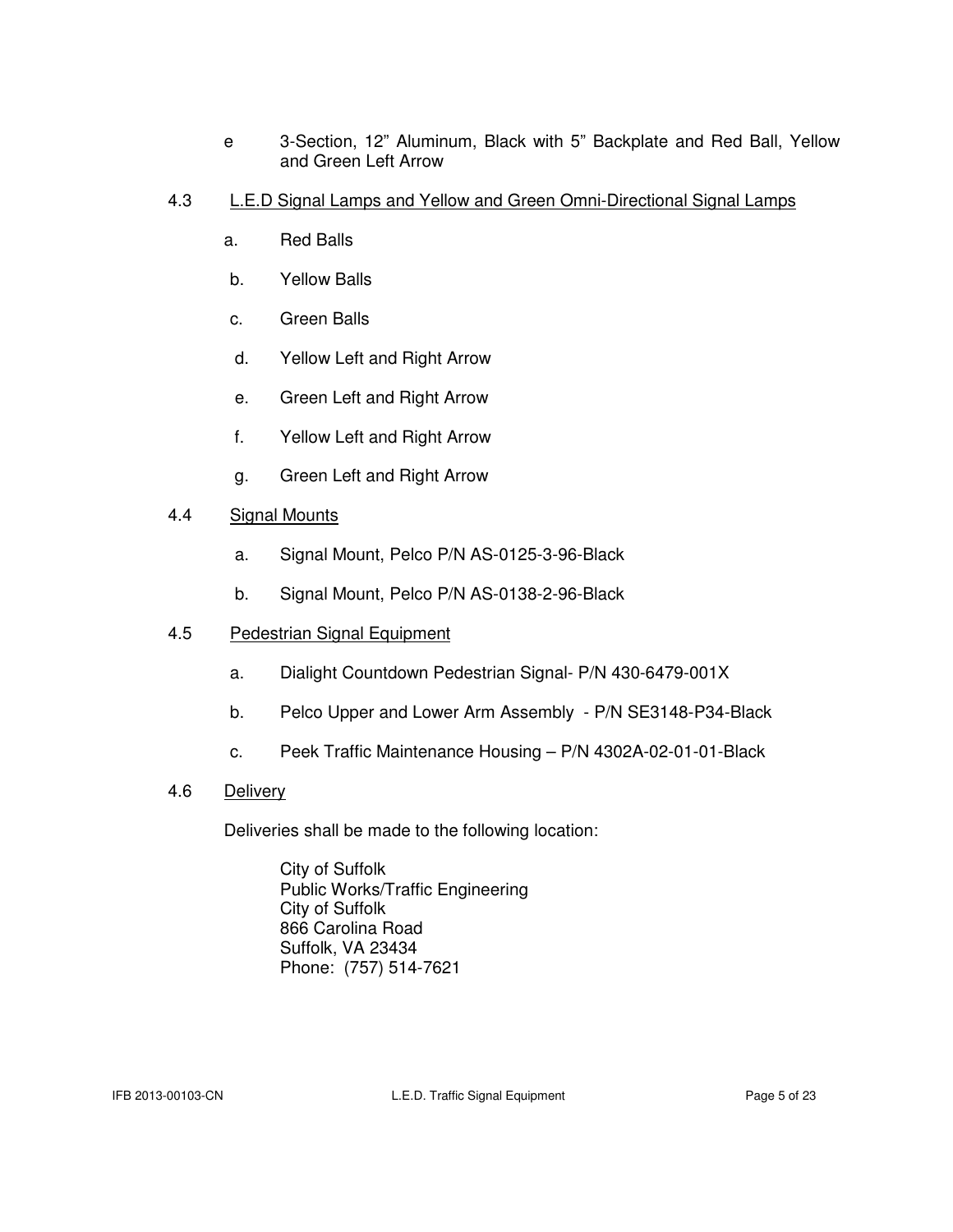## **5.0 CONDITIONS AND INSTRUCTIONS**

- 1**. Use of Form**: All bids shall be submitted on and in accordance with this form. If more space is required to furnish a description of the goods and/or services bid, or delivery terms, the bidder may attach a letter hereto that will be made a part of the bid. In case of conflict, the bid may be considered non-responsive. The City's published specifications shall supersede any additional writings submitted with the bid. Such writings shall be clearly marked and noted as an exception.
- 2**. Submittals**: All bids shall be submitted sealed, plainly marked showing the bid number, date and time. The entire solicitation document is to be returned when submitting a bid unless otherwise directed by the bid document. Failure to return all pages may result in a determination that the submittal is non-responsive.
- 3**. Late Bids**: Bids and amendments thereto, if received by Purchasing after the date and time specified for bid opening, will not be considered. It will be the responsibility of the bidder to see that their bid is received by Purchasing as specified. There will be no exceptions. Date of postmark will not be considered. Telephone, facsimile, electronic and verbal bids will not be accepted. Prices or changes shown on the outside of an envelope will not be considered in determination of low bid.
- 4. **City Hall Closure**: If City Hall is closed for business at the time scheduled for the bid opening, for whatever reasons, sealed bids will be accepted and opened on the next business day of the City, at the original scheduled hour.
- 5. **Acceptance of Bid**: Receipt of the bid by the City is not to be construed as an award or an order to ship.
- 6**. Offer/Acceptance**: Each bid is received with the understanding that the acceptance in writing by the City of the bidder to furnish any or all of the goods and/or services described therein, shall constitute a contract between the bidder and the City, which shall bind the bidder to furnish and deliver the goods and/or services quoted at the prices stated and in accordance with the conditions of the accepted bid; and the City on its part to order from such bidder, except for causes beyond reasonable control; and pay for, at the agreed prices, all goods and/or services specified and delivered.
- 7. **Withdrawal of Bids**: Bidder has the right to request withdrawal of their bids from consideration due to error by giving notice not later than two business days after the bids are publicly opened. Work papers showing evidence of error(s) may be required.

Bids may be withdrawn any time prior to the bid opening. Withdrawal of bids may be accomplished by submitting such request in writing on the issuing company's letterhead either in person or by certified mail. No bids may be withdrawn after the established bid opening date or time, unless the purchaser has extended the opening date.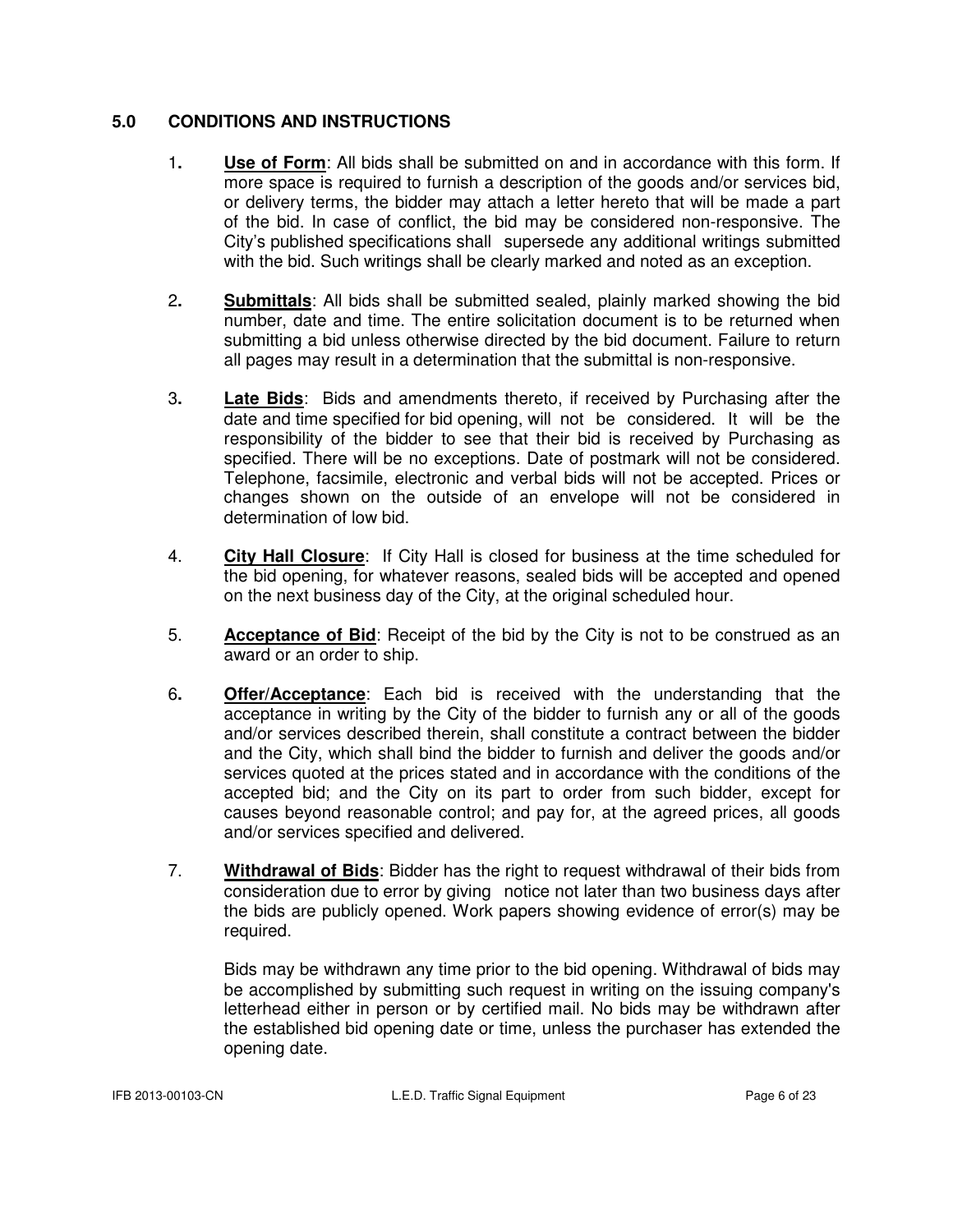- 8. **Addenda:** If issued, addenda to this solicitation will be posted on the Purchasing website (http://www.suffolkva.us/bids/index.jsp). It is the bidder's responsibility to check the website or contact Purchasing prior to the submittal deadline to ensure that the bidder has a complete, up-to-date package. Acknowledgement of all issued Addenda shall be indicated on the bid form in the appropriate spaces.
- 9. **Governing Document**: The solicitation document maintained by Purchasing, in the bid file, shall be considered the official copy. In the case of any inconsistency between bid documents submitted to the City, but not clearly listed as an exception, the language of the official copy shall prevail. Furthermore, any exception or change to the specifications made by the bidder may be cause to disqualify your bid.
- 10. **Award:** Award will be made in total to the lowest responsive and responsible bidder. The quality of the goods and/or services to be supplied, their conformity with the specifications, their suitability to the requirements, the delivery, qualifications and references will be taken into consideration in making the award. The City reserves the right to refuse all bids. To determine low bidder, the audited Grand Total will be used.
- 11. **Negotiation:** Unless canceled or rejected, a responsive bid from the lowest responsible bidder shall be accepted as submitted; except that if the bid from the lowest responsible bidder exceeds available funds, the City may negotiate with the apparent low bidder to obtain a contract price within the available funds.
- 12. **Announcements**: Upon the award or the announcement of the decision to award a contract, the City will publicly post such notice on the bulletin board located outside of the Purchasing Division and on the City's web site: (http://www.suffolkva.us/bids/bid\_search\_awarded.jsp)
- 13. **City's Rights**: The City reserves the right to reject any and all bids, and to waive any informality if it is determined to be in the best interest of the City.
- 14. **Cooperative agreements**: If authorized by the bidder(s), the resultant contract(s) may be extended to any jurisdiction within the Commonwealth of Virginia to purchase at the contract prices in accordance with the contract terms. Any jurisdiction using such contracts shall place its own order(s) directly with the successful contractor(s). The City of Suffolk acts only as the contracting agent and is not responsible for placement of orders, payment, or discrepancies of the participating jurisdictions. It is the contractor's responsibility to notify the jurisdictions of the availability of contract(s).
- 15. **Prices:** Prices shall be stated in units of quantity specified. No additional charges shall be passed on to the City, including any applicable taxes, delivery, or surcharges. Prices quoted shall be the final cost to the City. In case of error in the extension of prices, the unit price shall govern.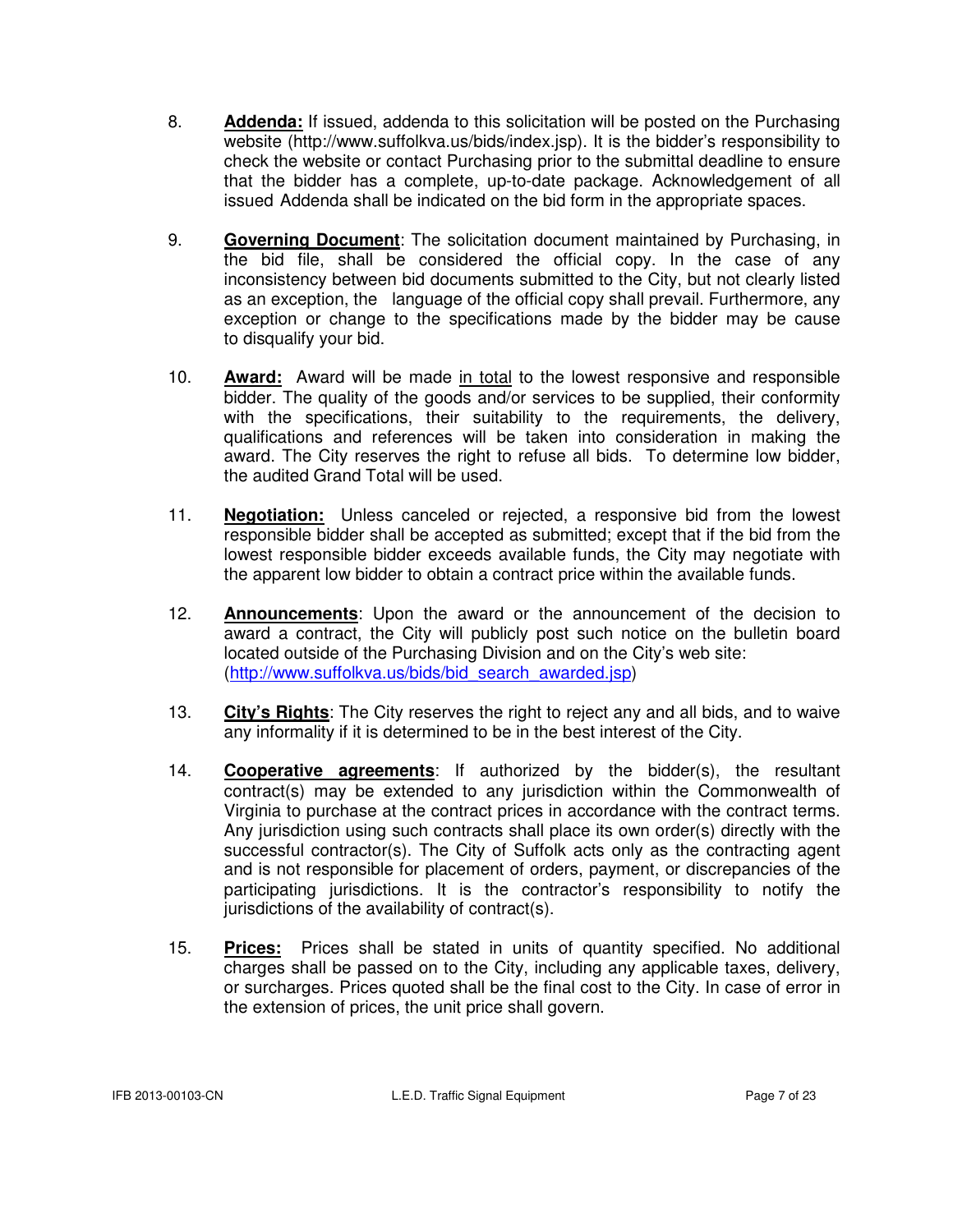- 16. **Corrections:** All prices and notations should be in ink or typewritten. Mistakes may be crossed out and corrections made in ink and must be initialed and dated by the person signing the bid.
- 17. **Delivery**: The time of delivery must be stated in definite terms. If time of delivery for different goods and/or services varies, the bidder shall so state.
- 18. **Samples:** Samples, when requested, must be furnished free of expense, and upon request, if not destroyed, will be returned at the bidder's risk and expense.
- 19**. Brand Names**: Unless qualified by the provision "NO SUBSTITUTE", the use of the name of the manufacturer, brand make or catalog designation in specifying an item does not restrict bidders to the manufacturer, brand, make or catalog designation identification. This is used simply to indicate the character, quality and/or performance equivalence of the goods and/or services desired. The goods and/or services on which bids are submitted must be of such character, quality and/or performance equivalence that it will serve as that specified. In submitting bids on goods and/or services other than as specified, bidder shall furnish complete data and identification with respect to the alternate goods and/or services that they propose to furnish. It shall be in the City's sole judgment if a substitute produce offeror is an approved equal and be acceptable as a substitute.
- 20**. Alternate bids**: Consideration will be given to bids submitted on alternate goods to the extent that such action is deemed to serve the best interests of the City. If the bidder does not indicate that the goods and/or services he proposes to furnish is other than specified, it will be construed to mean that the bidder proposes to furnish the exact goods and/or services described. Alternate bids will not be used in the determination of award.
- 21. **Standard equipment**: Any equipment delivered must be standard, new and unused equipment, latest model, except as otherwise specifically stated in the bid. Where any part or the normal accessories of equipment is not described, it shall be understood that all the equipment and accessories that are usually provided in the manufacturer's stock model shall be furnished.
- 22**. Silence of Specifications**: The apparent silence of these specifications and any supplemental specifications as to any detail or the omission from the specifications of a detailed description concerning any point shall be regarded as meaning that only the best commercial practices are to prevail and correct type, size and design are to be used. All interpretations of these specifications shall be made on the basis of this statement.
- 23. **Capacity of bidder:** All bids must be signed by a responsible officer or employee having the authority to bind the firm in contract. The bidder agrees that its contract performance shall be in strict conformance with the contract documents.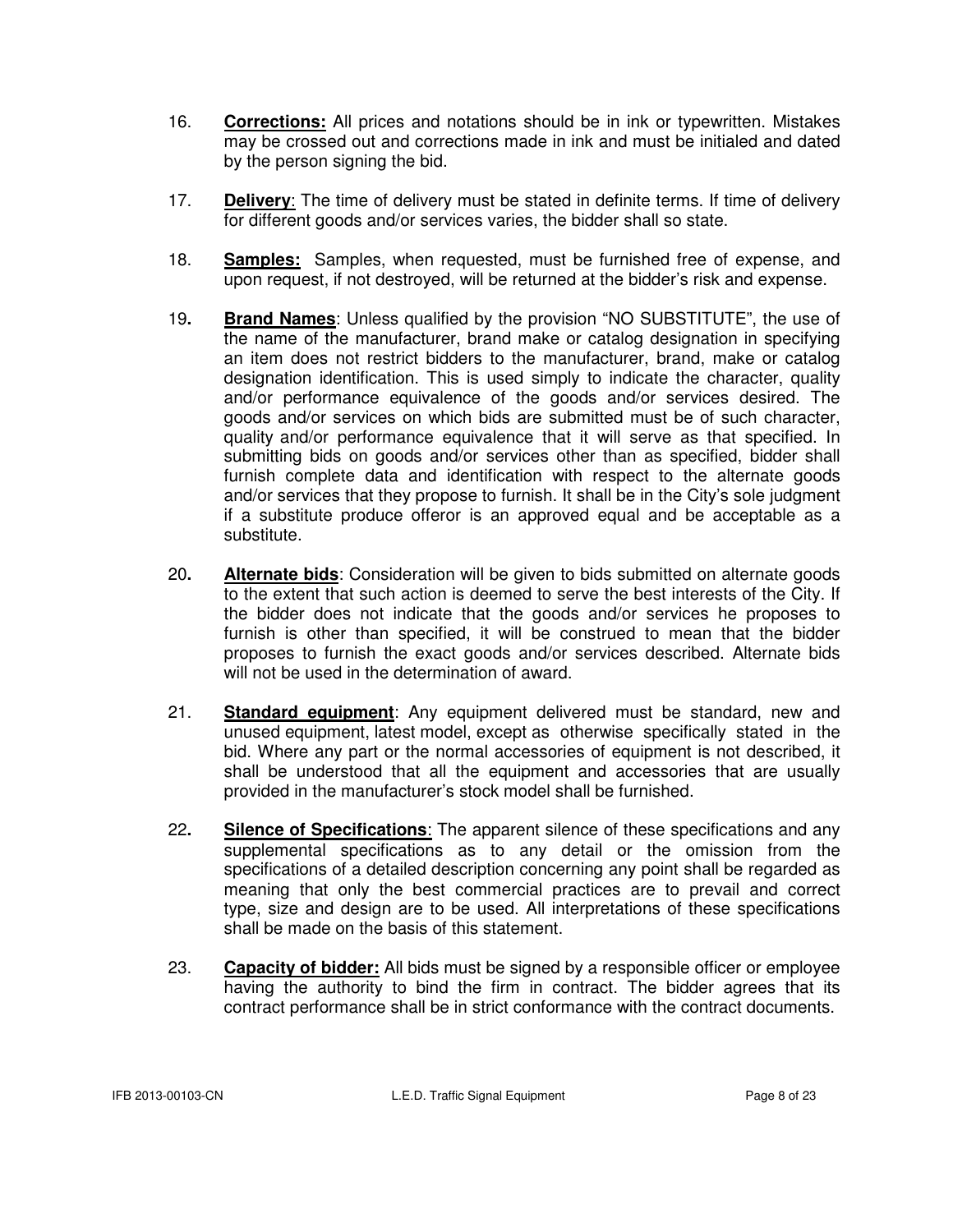- 24. **Rights to Damages**: By signing this bid, the bidder assigns to the City any and all rights that it may have under the antitrust laws of the United States and the Commonwealth of Virginia in any way arising from or pertaining to this bid. This provision is remedial in nature and is to be liberally construed by any court in favor of the City.
- 25**. Anti-collusion**: The bidder certifies by signing this Invitation for Bid that this bid is made without prior understanding, agreement, or accord with any other person or firm submitting a bid for the same goods and/or services and that this bid is in all respects bona fide, fair, and not the result of any act of fraud or collusion with another person or firm engaged in the same line of business or commerce. Any false statement hereunder may constitute a felony and can result in a fine and imprisonment, as well as civil damages.
- 26. **Indemnification:** The Contractor shall defend, indemnify and hold the City, and the City's employees, agents, and volunteers, harmless, from and against any and all damage claim, liability, cost, or expense (including, without limitation, attorney's fees and court costs) of every kind and nature (including, without limitation, those arising from any injury or damage to any person, property or business) incurred by or claimed against the contractor, its employees, agents, and volunteers, or incurred by or claimed against the City, the City's employees, agents, and volunteers, arising out of, or in connection with, the performance of all services hereunder by the contractor.

 This indemnification and hold harmless includes, but is not limited to, any financial or other loss including, but not limited to, any adverse regulatory, agency or administrative sanction or civil penalties, incurred by the City due to the negligent, fraudulent or criminal acts of the contractor or any of the Contractor's officers, shareholders, employees, agents, contractors, subcontractors, or any other person or entity acting on behalf of the Contractor. Unless otherwise provided by law, the Contractor indemnification obligations hereunder shall not be limited in any way by the amount or type of damages, compensation, or benefits payable by or for the Contractor under worker's compensation acts, disability benefit acts, other employee benefit acts, or benefits payable under any insurance policy. This paragraph shall survive the termination of the contract including any renewal or extension thereof.

- 27**. Copyright Protection**: The Contractor agrees to defend and save the City, its agents, officials, and employees, harmless from liability of any nature or kind, for use of any copyright, composition, secret process, patented or unpatented invention, articles or appliances furnished or used in the performance of the contract, or which the Contractor is not the patentee, assignee, or licensee, to the same extent as provided in the above paragraph.
- 28**. Laws, Regulations**: The Contractor shall keep fully informed of all federal, state, and local laws, ordinances and regulations that in any manner affect the conduct of the work. The contractor shall at all time observe and comply with all such laws, ordinances and regulations.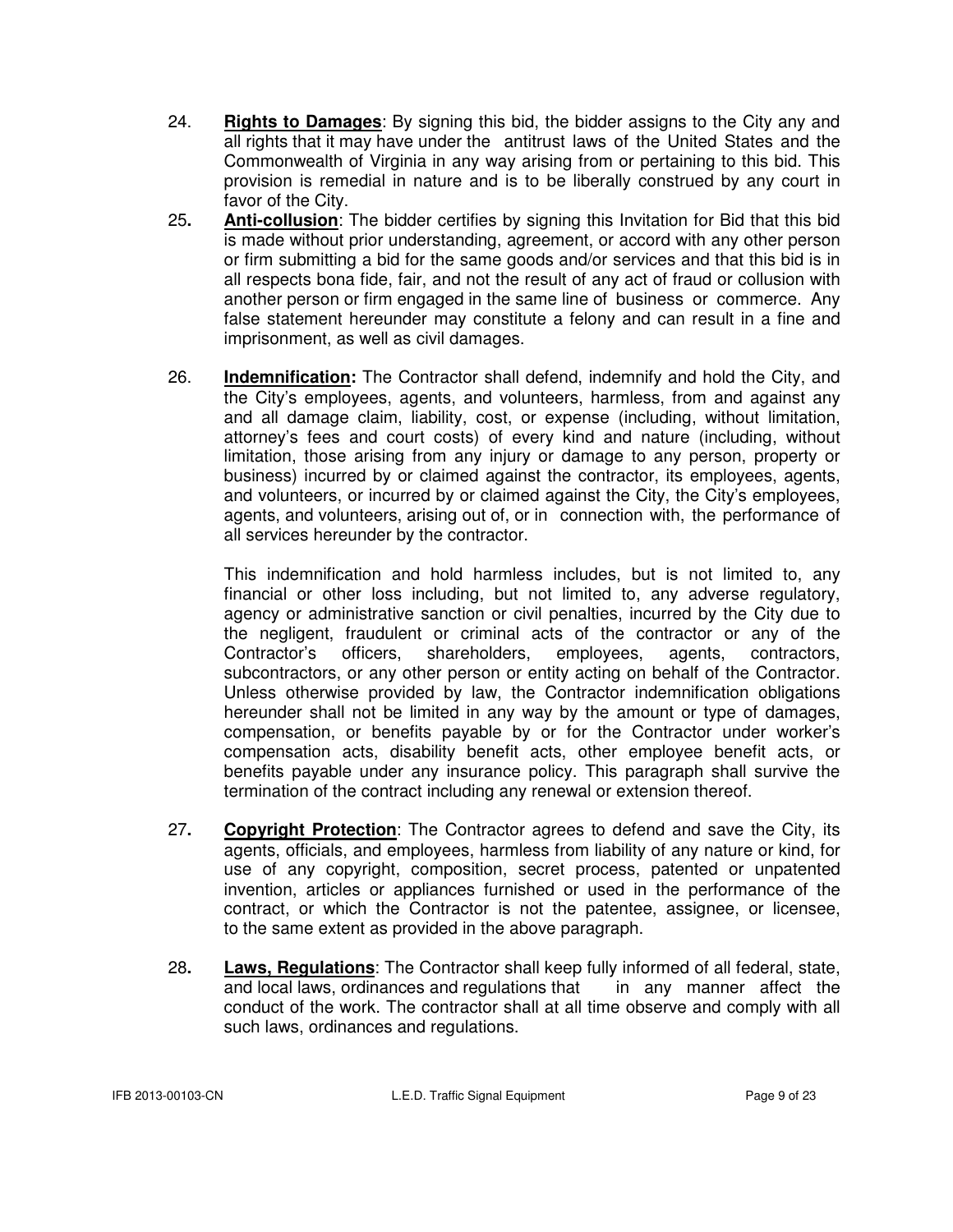- 29. **Alien employment**: The Contractor certifies that he does not and shall not during the performance of the contract for goods and services in the Commonwealth, knowingly employ unauthorized aliens as defined in the federal Immigration Reform and Control Act of 1986, as amended.
- 30. **SCC Authorization**: All bidders or offerors organized or authorized to transact business in the Commonwealth pursuant to Title 13.1 or Title 50, as amended, shall include the identification number issued to it by the State Corporation Commission. Any bidder or offeror that is not required to be authorized to transact business in the Commonwealth as a foreign business entity under Title 13.1 or Title 50, as amended, or as otherwise required by law shall include in its bid or proposal a statement describing why the bidder or offeror is not required to be so authorized.

Number, or Statement:  $\blacksquare$ 

 Any business entity that enters into a contract with a public body pursuant to this chapter shall not allow its existence to lapse or its certificate of authority or registration to transact business in the Commonwealth, if so required under Title 13.1, or Title 50, as amended, to be revoked or cancelled at any time during the term of the contract. The City may void any contract with a business entity if the business entity fails to remain in compliance with the provisions of this section.

31. **Contractor's License**: If any of the services promulgated under this solicitation consist of construction work, it is required under Title 54.1, Chapter 11, Code of Virginia, for a contractor who performs or manages construction, removal, repair, or improvement when the total value referred to in a single contract or project is:

 One hundred twenty thousand dollars (\$120,000) or more, or the total value of all such construction, removal, repair or improvements undertaken by such person within any twelve-month period is seven hundred fifty thousand dollars (\$750,000) or more shall show evidence of being licensed as a Class A Contractor.

 Ten thousand dollars (\$10,000) or more, but less than one hundred twenty thousand dollars (\$120,000) or the total value of all such construction, removal, repair, or improvement undertaken by such person within any twelve-month period is one hundred and fifty thousand dollars (\$150,000) or more, but less than seven hundred fifty thousand dollars (\$750,000) shall show evidence of being licensed as a Class B Contractor.

 Over one thousand (\$1,000) but less than ten thousand (\$10,000), or the total value of all such construction, removal, repair, or improvements undertaken by such person within any twelve-month period is one hundred and fifty thousand dollars (\$150,000) shall show evidence of being licensed as a Class C Contractor.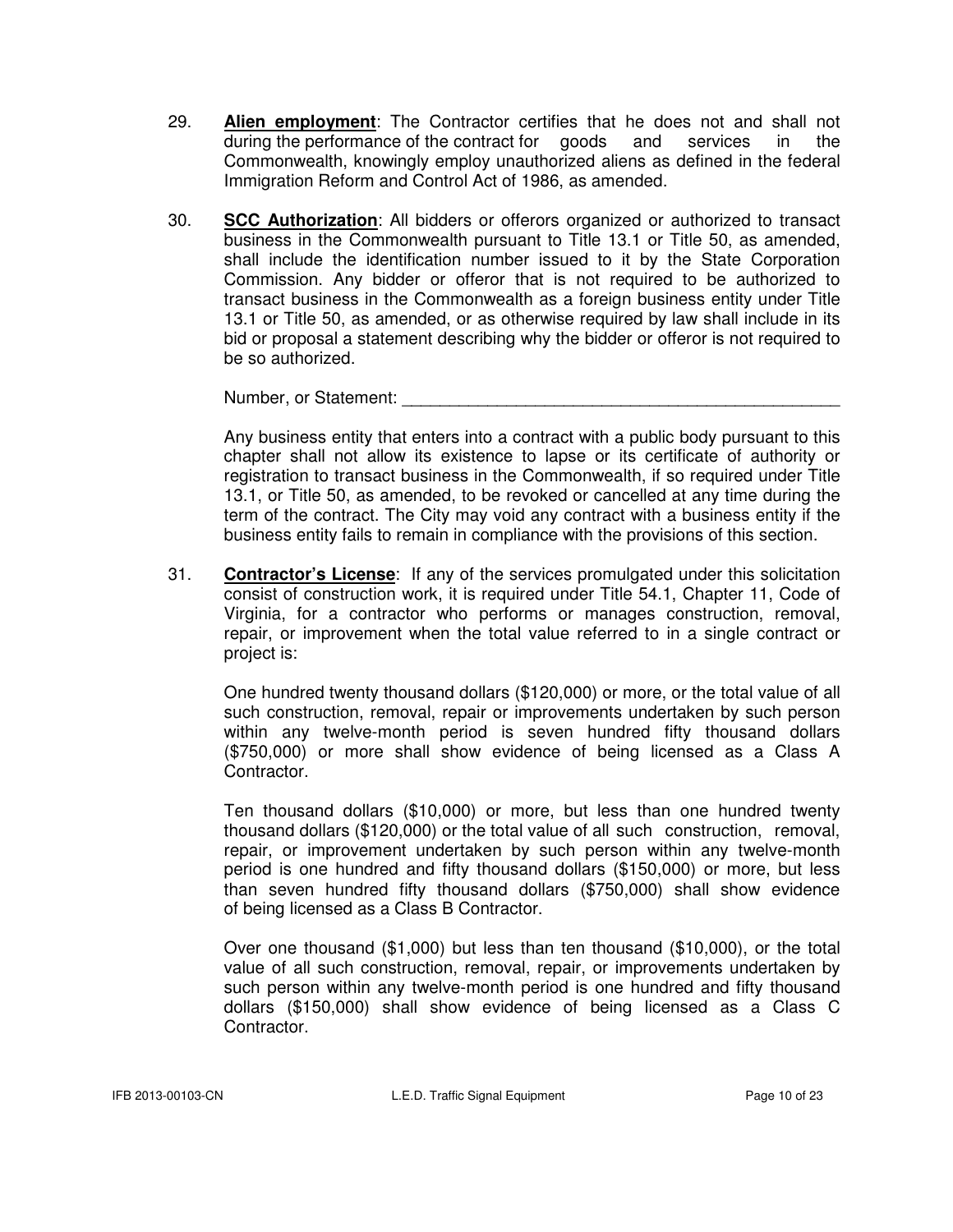The City shall require master certification as a condition of licensure or certification of electrical, plumbing and heating, ventilation and air conditions contractors.

 A valid business license from the City may be required. The bidder shall complete whichever of the following notations as appropriate:

| "Licensed Class A Virginia Contractor Number | ,, |
|----------------------------------------------|----|
|                                              |    |
| "Licensed Class B Virginia Contractor Number |    |
|                                              |    |
| "Licensed Class C Virginia Contractor Number |    |

#### 32. **Payment Terms**:

 Payment terms shall be Net 30 unless otherwise stated by the bidder on this submittal form. Alternate terms may be offered by the bidder for prompt payment of bills.

Payment terms, if offered, shall not be considered in determining the low bidder.

 Discount period, if offered, shall be computed from the date of proper receipt of the contractor's correct invoice, or from the date of acceptable receipt of the goods and/or services, whichever is latest.

 The payment terms stated herein must appear on the contractor's invoice. Failure to comply with this requirement shall result in the invoice being returned to the contractor for correction.

 Late payment charges shall not exceed the allowable rate specified by the Commonwealth of Virginia Prompt Payment Act. (1% per month).

 Contractor shall submit invoices in duplicate, such statement to include detailed breakdown of all charges, and shall be based on completion of tasks or deliverables.

 Individual Contractors shall provide their social security numbers, and proprietorships, partnerships, and corporations shall provide their federal employer identification number on their submittal.

 The City prefers to make payment with the City's Purchasing Card, or if that is not possible, then by electronic funds transfer. Typically this enables faster payments to the Contractor. Are you willing and able to accept this type of payment? Yes No

33**. Default:** In event of default by the Contractor, the City reserves the right to procure the goods and/or services from other sources, and hold the Contractor liable for any excess cost occasioned thereby. Such actions taken by the City shall not release the contractor from additional remedies that may be allowed by law.

IFB 2013-00103-CN L.E.D. Traffic Signal Equipment Page 11 of 23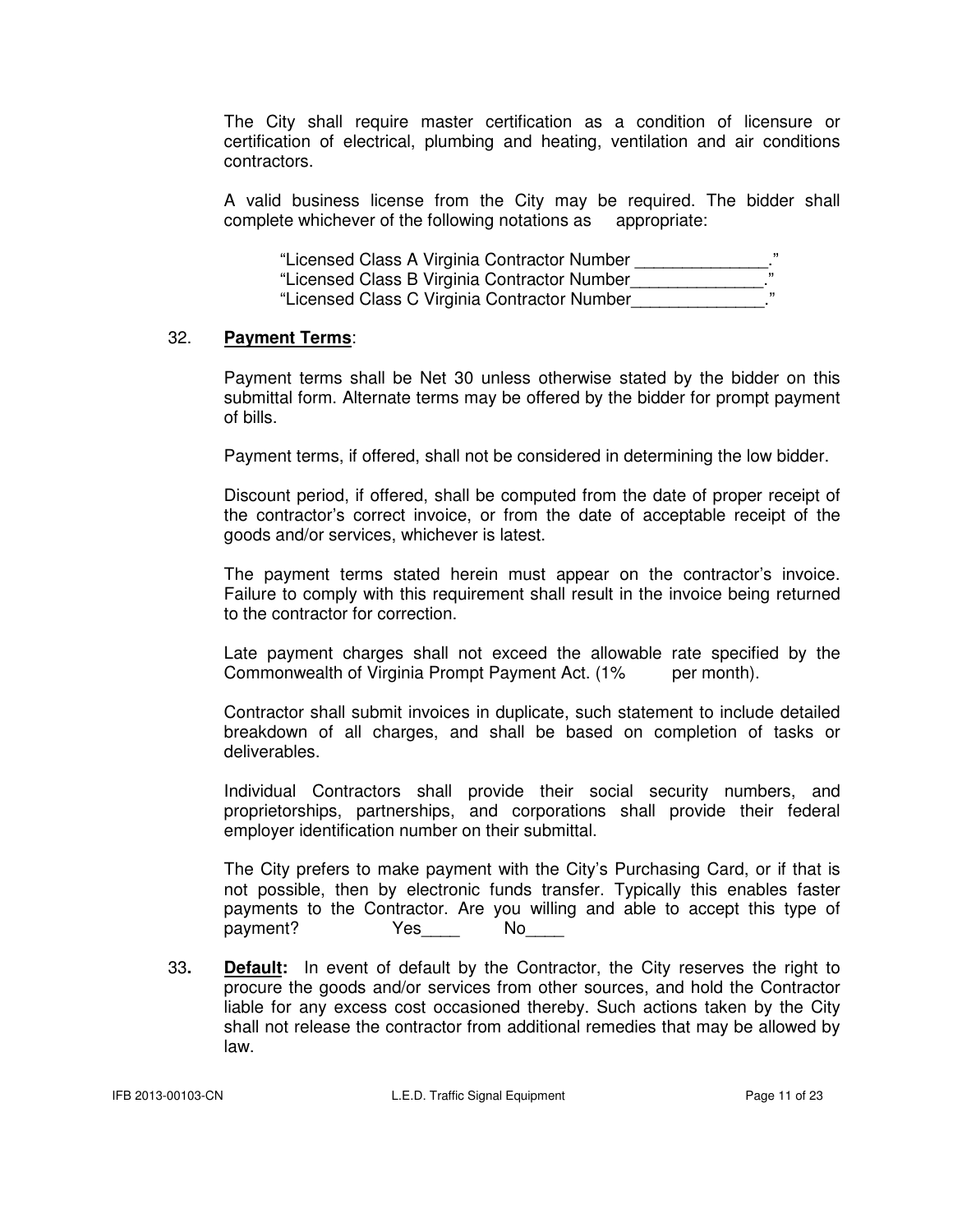- 34**. Availability of Funds:** A contract shall be deemed in force only to the extent of appropriations available to each department for the purchase of such goods and/or services. The City's extended obligations on those contracts that envision extended funding through successive fiscal periods shall be contingent upon actual appropriations for the following years.
- 35. **Appeals Procedure**: Upon your request, administrative appeals information will be provided that shall be used for hearing protests of a decision to award, or an award, appeals from refusal to allow withdrawal of bids, appeals from disqualification, appeals for debarment or suspension, or determination of non responsibility and appeals from decision or disputes arising during the performance of a contract. To be timely all appeals shall be made within the time periods set forth by the Virginia Public Procurement Act, §2.2-4357, et seq. Contact the buyer at once for assistance.
- 36**. Faith-based Organizations:** The City of Suffolk does not discriminate against faith-based organizations.
- 37. **Anti-Discrimination:** By submitting their bids, bidders certify to the City that they will conform to the provisions of the Federal Civil Rights Act of 1964, as amended, as well as the Virginia Fair Employment Contracting Act of 1975, as amended, where applicable, the Virginians with Disabilities Act, the Americans with Disabilities Act and 2.2-4311 of the Virginia Public Procurement Act (VPPA).

 If the award is made to a faith-based organization, the organization shall not discriminate against any recipient of goods, services, or disbursements made pursuant to the contract on the basis of the recipient's religion, religious belief, refusal to participate in a religious practice, or on the basis of race, age, color, gender or national origin and shall be subject to the same rules as other organizations that contract with public bodies to account for the use of the funds provided; however, if the faith-based organization segregates public funds into separate accounts, only the accounts and programs funded with public funds shall be subject to audit by the public body. (Code of Virginia 2.2.4343.1E).

In every contract over \$10,000 shall include the following provisions:

- 1. During the performance of this contract, the Contractor agrees as follows:
	- a. The Contractor will not discriminate against any employee or applicant for employment because of race, religion, color, sex, national origin, age, disability, service disabled veterans or any other basis prohibited by state law relating to discrimination in employment, except where there is a bona fide occupational qualification reasonably necessary to the normal operation of the Contractor. The Contractor agrees to post in conspicuous places, available to employees and applicants for employment, notices setting forth the provisions of this nondiscrimination clause.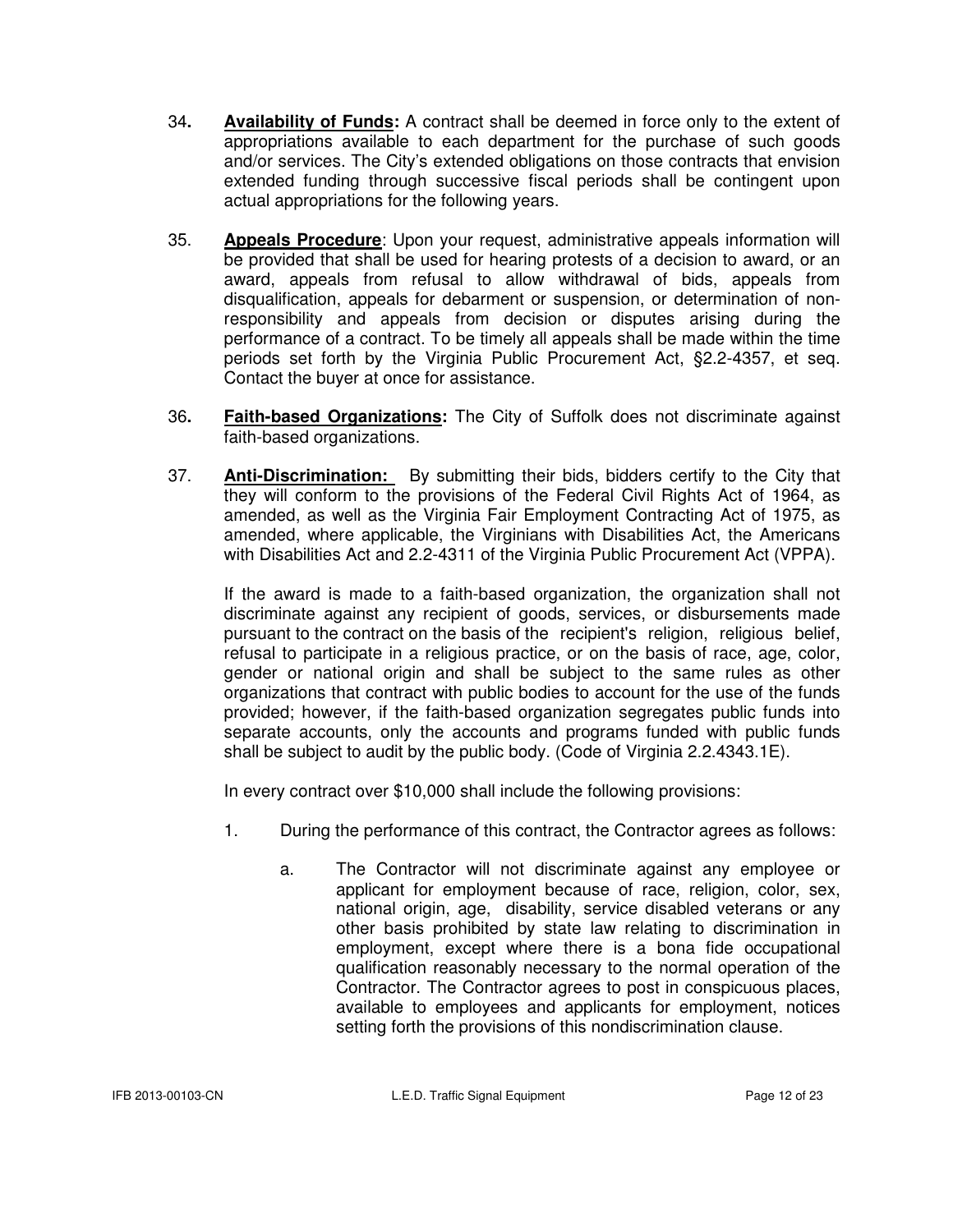- b. The Contractor, in all solicitations or advertisements for employees placed by or on behalf of the Contractor, will state that such Contractor is an equal opportunity employer.
- c. Notices, advertisements and solicitations placed in accordance with federal law, rule or regulation shall be deemed sufficient for the purpose of meeting these requirements.
- 2. The Contractor will include the provisions of Sections A, B and C above in every subcontract or purchase order over \$10,000, so that the provisions will be binding upon each subcontractor or vendor.
- 38. **Drug-Free Workplace**: During the performance of this contract, the Contractor agrees to (i) provide a drug-free workplace for the Contractor's employees; (ii) post in conspicuous places, available to employees and applicants for employment, a statement notifying employees that the unlawful manufacture, sale, distribution, dispensation, possession, or use of a controlled substance or marijuana is prohibited in the contractor's workplace and specifying the actions that will be taken against employees placed by or on behalf of the Contractor that the Contractor maintains a drug-free workplace; and (iv) include the provisions of the forgoing clauses in every subcontract or purchase order of over \$10,000, so that the provisions will be binding upon each subcontractor or vendor.

 For the purpose of the subsection, "A drug-free workplace" means a site for the performance of work done in connection with a specific contract awarded to a contractor in accordance with this subsection, the employees of who are prohibited from engaging in the unlawful manufacture, sale, distribution, dispensation, passion or use of any controlled substance or marijuana during the performance of the contract.

- 39. **Assignment of Contract**: A contract shall not be assignable by the Contractor in whole or in part without the written consent of the City.
- 40**. Independent Contractor:** The Contractor and any employees, agents, or other persons or entities acting on behalf of the Contractor shall act in an independent capacity and not as officers, employees, or agents of the City.
- 41. **Scheduling and Delays:** The parties to any contract resultant of this solicitation acknowledge that all or part of the work to be performed hereunder may be delayed and extended at the option of the City. Such delays may be caused by delays, denials and modifications of the various state or federal permits, or for other reasons. The City shall not be required to pay any of the Contractor's direct or indirect costs, or claims for compensation, extended overhead, or other damage or consequential damages arising out of or related to any delays or interruptions required or ordered by the City. If the City delays the project for any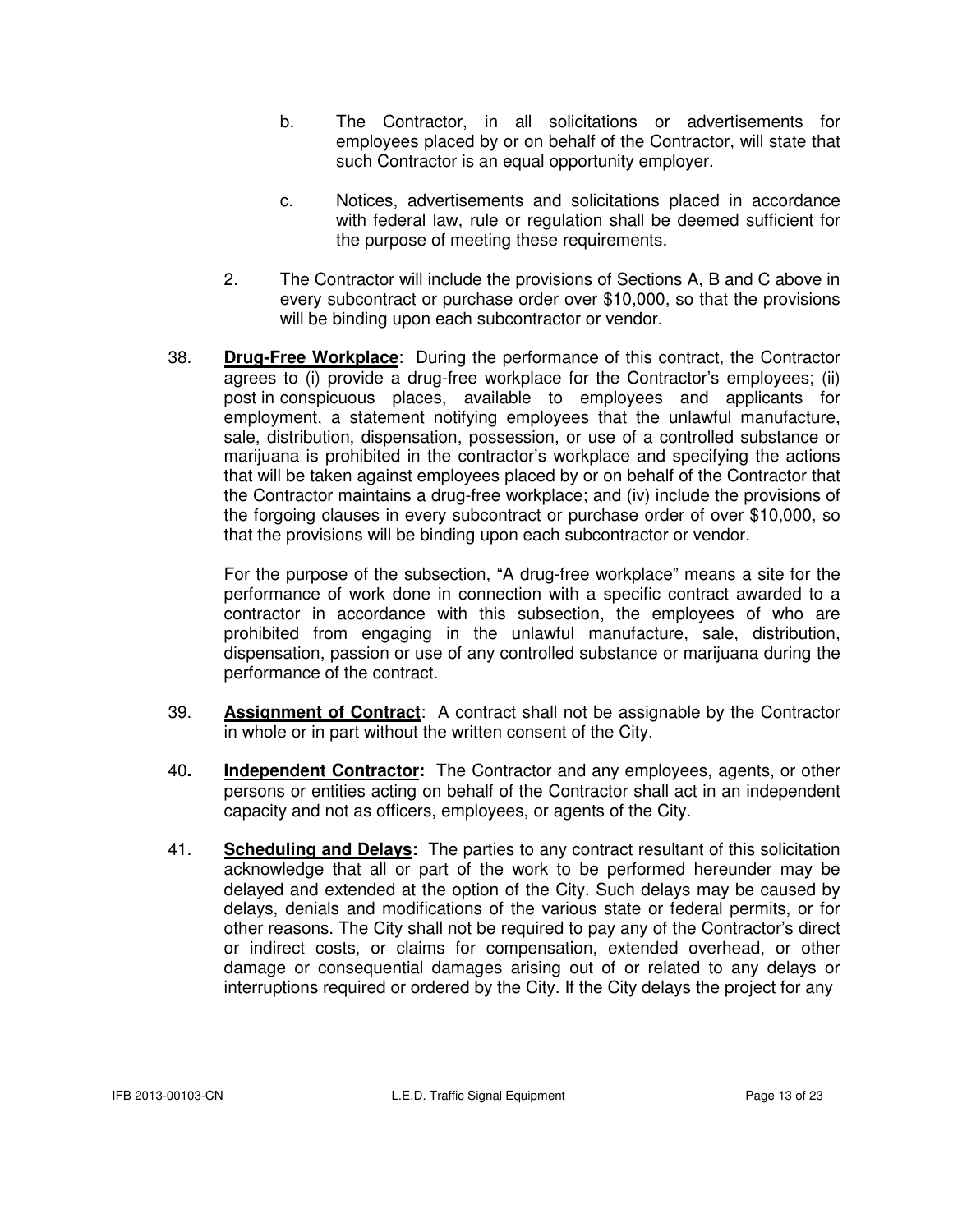reason for a continuous period of ninety (90) days or more, the City and Contractor will negotiate a mutually agreeable adjustment to the Contractor's award amount. Notwithstanding the above, in construction contracts, to the extent that an unreasonable delay is caused by the act or omissions of the City due to causes within the City's control, the above waiver or release shall not apply.

42. **Governing Law:** This Agreement is made, entered into, and shall be performed in the City of Suffolk, Virginia, and shall be governed by the applicable laws of the Commonwealth of Virginia without regard to its conflict of law rules. In the event of litigation concerning this Agreement, the parties agree to the exclusive jurisdiction and venue of the Circuit Court of the City of Suffolk, Virginia; however, in the event that the federal court has jurisdiction over the matter, then the parties agree to the exclusive jurisdiction and venue of the U.S. District Court for the Eastern District of Virginia, Norfolk Division.

 The Contractor shall not cause a delay in services because of the pending or during litigation proceedings, except with the express, written consent of the City or written instruction/order from the Court.

- 43. **Severability:** If any provision of this contract or the application thereof to any person or circumstances shall to any extent be invalid or unenforceable, the remainder of this contract, or the application of such provision to persons or circumstances other than those which it is invalid or unenforceable, shall not be affected hereby, and each provision of this contract shall be valid and enforced to the full extent permitted by law.
- 44**. Termination for Convenience**: The City may at any time, and for any reason, terminate this Contract by written notice to Contractor specifying the termination date, which shall be not less than thirty (30) days from the date such notice is mailed.

 Notice shall be given to Contractor by certified mail/return receipt requested at the address set forth in Contractor's Bid Proposal or as provided in this Contract. In the event of such termination, Contractor shall be paid such amount as shall compensate Contractor for the work satisfactorily completed, and accepted by the City, at the time of termination. If the City terminates this Contract, Contractor shall withdraw its personnel and equipment, cease performance of any further work under this Contract, and turn over to the City any work completed or in process for which payment has been made.

45. **Termination for Cause:** In the event that Contractor shall for any reason or through any cause be in default of the terms of this Contract, the City may give Contractor written notice of such default by certified mail/return receipt requested at the address set forth in Contractor's Bid/Proposal or as provided in this Contract.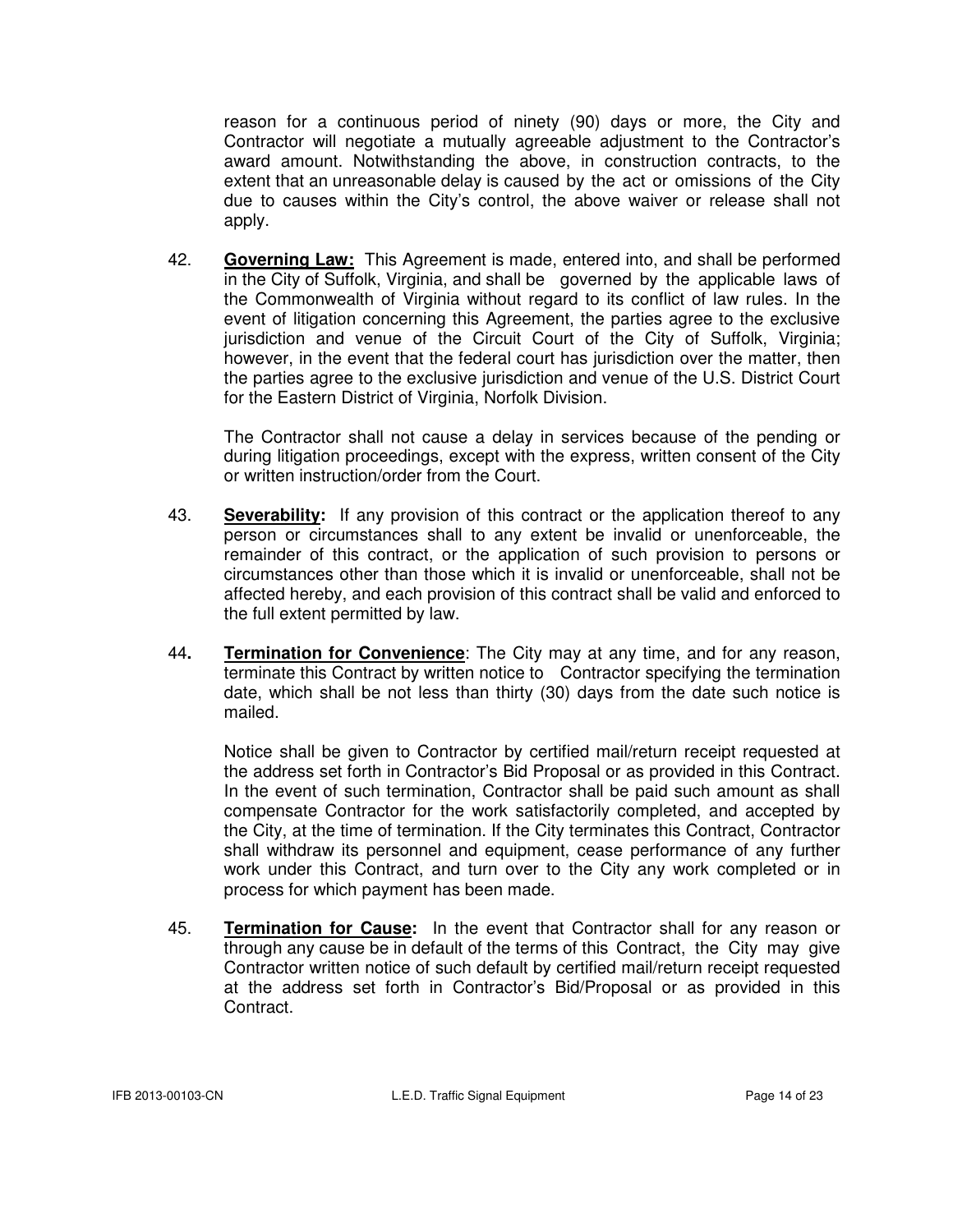Unless otherwise provided, Contractor shall have ten (10) days from the date such notice is mailed in which to cure the default. Upon failure of Contractor to cure the default, the City may immediately cancel and terminate this Contract as of the mailing date of the default notice.

 Upon termination, Contractor shall withdraw its personnel and equipment, cease performance of any further work under the Contract, and turn over to the City any work in process for which payment has been made. In the event of violations of law, safety or health standards and regulations, this Contract may be immediately cancelled and terminated by the City and provisions herein with respect to opportunity to cure default shall not be applicable.

### 46**. Contact Prohibition: Direct contact with City departments other than Purchasing, on the subject of this bid is expressly forbidden except with the foreknowledge and permission of the contracting officer. Violation may result in a determination that your firm is ineligible for an award.**

 Questions related to bid submittals should be directed to: Cindy L. Norfleet, Senior Buyer, (757) 514-7522, cnorfleet@suffolkva.us. Cindy Norfleet is the contract officer for the City of Suffolk with respect to this IFB. All questions should be directed to her attention. The respondents to this IFB shall not contact, either directly or indirectly, any other employee or agent of the City regarding this IFB. This prohibition shall also extend to the Suffolk City Council and locally elected officials. Any such unauthorized contact may disqualify the bidder from this procurement.

- 47**. Additional Conditions**: The Conditions and Instructions in this solicitation are intended to apply to the resulting contract and shall supersede any conflicting terms offered. Any additional conditions a bidder intends be considered must be submitted with the bid and noted as an exception. Such exceptions may result in a finding that the submittal is 'non-responsive' to the bid, negating possibility of an award to that bidder. Contractual documents submitted by the successful firm after an award will not be accepted.
- 48**. Contractor Failure to Perform**: Failure of the Contractor to perform the contract by reason of the City's non-acceptance of additional conditions submitted after the award shall result in termination of the contract by the City, and may result in debarment of the Contractor for a period of up to three (3) years. Termination and /or debarment of the Contractor shall not constitute a waiver by the City of any other rights or remedies available to the City by law or contract.
- 49. **Conflict:** In the event of a conflict between the contract documents, including these Conditions and Instructions, and the terms of a purchase order or related document issued by the Purchasing, the contract documents shall control.
- 50**. Records and Inspection:** The Contractor shall maintain full and accurate records with respect to all matters covered under this contract, including, without limitation, accounting records, written policies, procedures, time records, telephone records, and any other supporting evidence used to memorialize,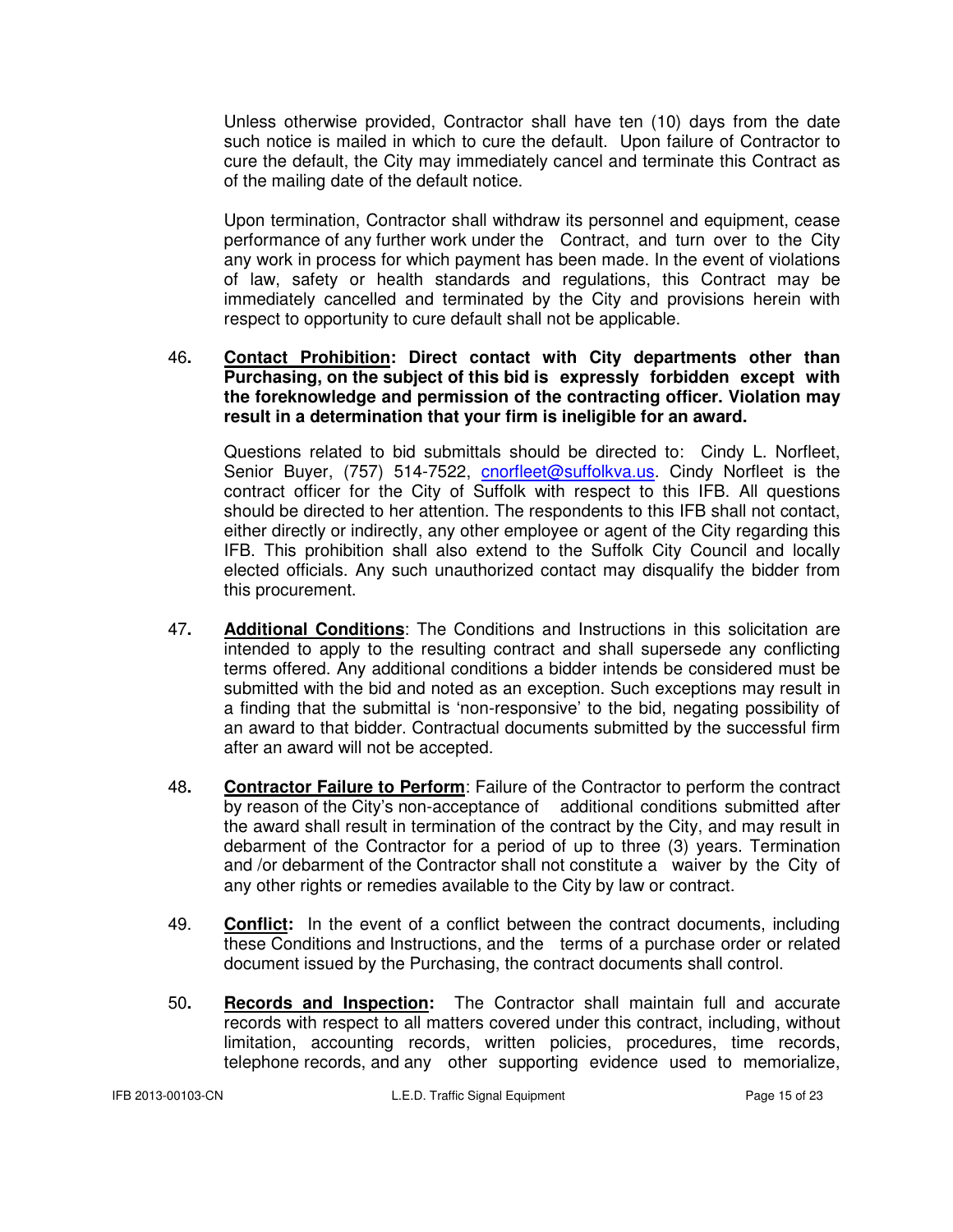reflect, and substantiate charges or fees related to this contract. The Contractor's records shall be open to inspection and subject to audit and/or reproduction, during normal working hours, by the City and its employees, agents or authorized representatives after giving at least three (3) days notice to the Contractor by the City. The City shall have access to such records from the effective date of this contract, for the duration of the contract, and for five (5) years after the date of final payment by the City to the Contractor pursuant to this contract or any renewal or extension of this contract. The City's employees, agents or authorized representatives shall have access to the Contractor's facilities, shall have access to all necessary records and shall be provided adequate and appropriate work space, in order to conduct audits.

- 51**. Rights and Remedies Not Waived.** In no event shall the making by the City of any payment to the Contractor, or the waiver by the City of any provision under this contract including any obligation of the Contractor, constitute or be construed as a waiver by the City of any other provision, obligation, breach of covenant, or any default which may exist under this contract on the part of the Contractor, and the making of any such payment by the City while any such breach or default exists shall not impair or prejudice any right or remedies available to the City.
- 52**. Entire Agreement:** This contract and any additional or supplementary documents incorporated herein by reference contain all the terms and conditions agreed upon by the parties hereto, and no other agreements, oral or otherwise, regarding the subject matter of this contract or any part thereof shall have any validity or bind any of the parties hereto. This contract shall not be modified, altered, changed or amended unless in writing and signed by the parties hereto.
- 53**. Independent Contractor:** The Contractor and any employees, agents, or other persons or entities acting on behalf of the Contractor shall act in an independent capacity and not as officers, employees, or agents of the City.
- 54**. Conflicts of Interests**: Contractor shall not accept or receive commissions or other payments from third parties for soliciting, negotiating, procuring, or effecting insurance on behalf of the City.
- 55. **Responsibility of Contractor**: The Contractor shall, without additional costs or fee to the City, correct or revise any errors or deficiencies in his performance. Neither the City's review, approval or acceptance of, nor payment for any of the services required under this Agreement shall be deemed a waiver of rights by the City, and the Contractor shall remain liable to the City for all costs which are incurred by the City as a result of the Contractor's negligent performance of any of the services furnished under this Agreement.
- 56**. Changes and Additions**: It shall be the responsibility of the Contractor to notify the City, in writing, of any necessary modifications or additions in the Scope of this Agreement. Compensation for changes or additions in the Scope of this Agreement will be negotiated and approved by the City, in writing.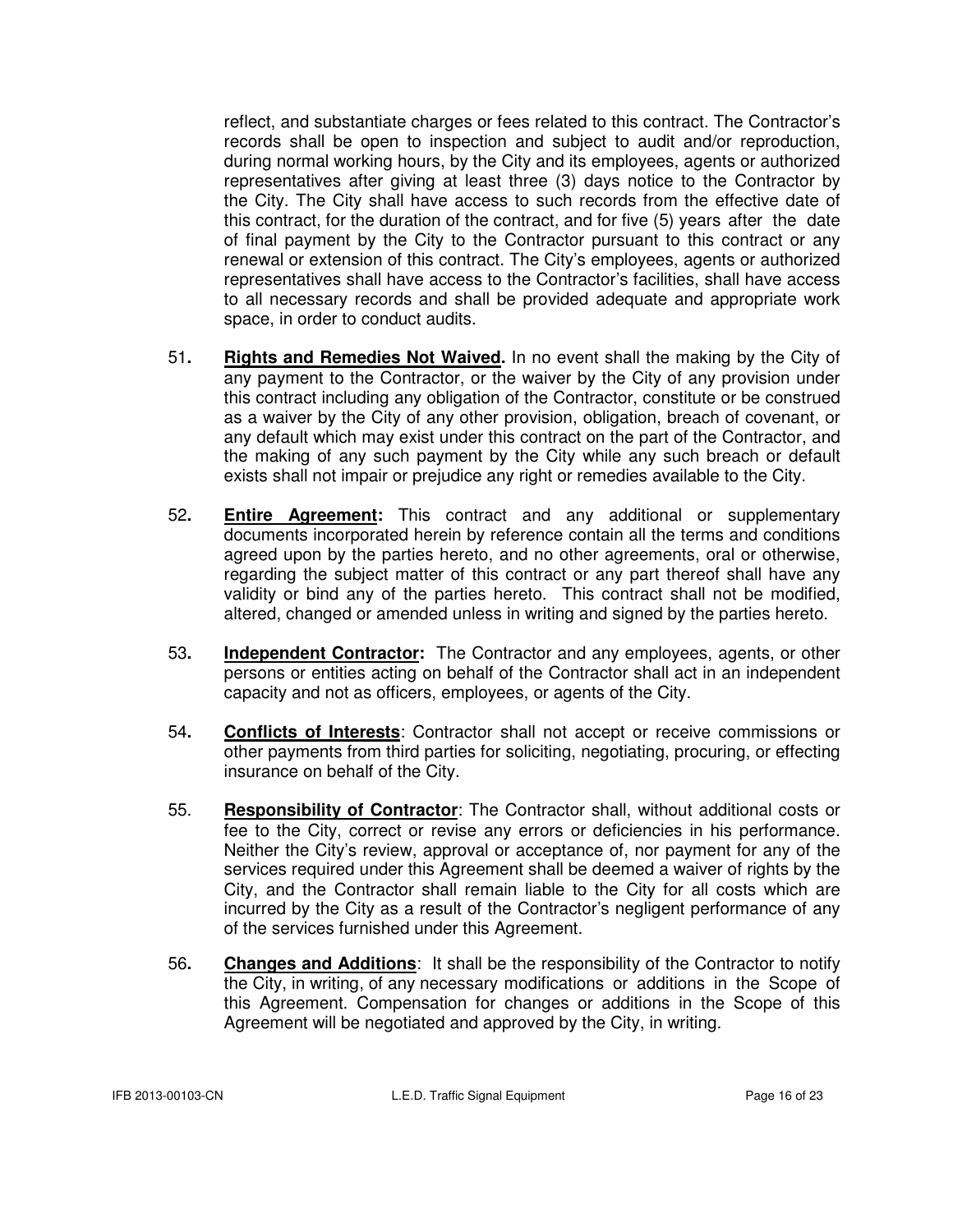It is understood and agreed to by both the City and the Contractor that such modifications or additions to this Agreement shall be made only by the full execution of the City's standard Agreement change order form. Furthermore, it is understood and agreed by both parties that any work done by the Contractor on such modification or addition to this Agreement prior to the City's execution of its standard Agreement change order form shall be at the total risk of the Contractor and said work may not be compensated by the City.

- 57. **Exemption from Taxes**: The City is exempt from State Sales Tax and Federal Excise Tax. Tax Exemption Certificate indicating the City's tax exempt status will be furnished by the City of Suffolk.
- 58. **Debarment Status**: By submitting a bid, bidders certify that they are not currently debarred by the Commonwealth of Virginia from submitting bids or proposals on contracts for the type of goods and/or services covered by this solicitation, nor are they an agent of any person or entity that is currently so debarred.
- 59. **Safety**: All Contractor and subcontractor performing services for the City are required and shall comply with all Occupational Safety and Health Administration (OSHA), State and City Safety and Occupational Health Standards and any other applicable rules and regulations. Also all Contractors and subcontractors shall be held responsible for the safety of their employees and any unsafe acts or conditions that may cause injury or damage to any persons or property within and around the work site area under this contract.
- 60**. License Requirement**: All firms doing business in the City of Suffolk are required to be licensed in accordance with the City of Suffolk business license ordinance. Wholesale and retail merchants without a business location in the City of Suffolk are exempt from this requirement. Any questions concerning business licenses should be directed to the Commissioner of the Revenue's Office, telephone (757) 514-4260.
- 61. **Contractor's Form**: In cases where the City may accept the Contractor's form agreement, whereas certain standard clauses that may appear in the Contractor's form agreement cannot be accepted by the City, and in consideration of the convenience of using that form, and this form, without the necessity of negotiating a separate contract document, the parties hereto specifically agree that, notwithstanding any provisions appearing in the attached Contractor's form contract, the City's contract addendum shall prevail over the terms of the Contractor's agreement in the event of a conflict.
- 62. **Bidder Qualifications**: Only bids from established contractors for work similar in scope to work herein shall be considered; the City reserves the right to request specific reference information prior to award. Bidder shall demonstrate that he has adequate and appropriate manpower, tools and equipment to respond and perform in accordance with the provisions herein.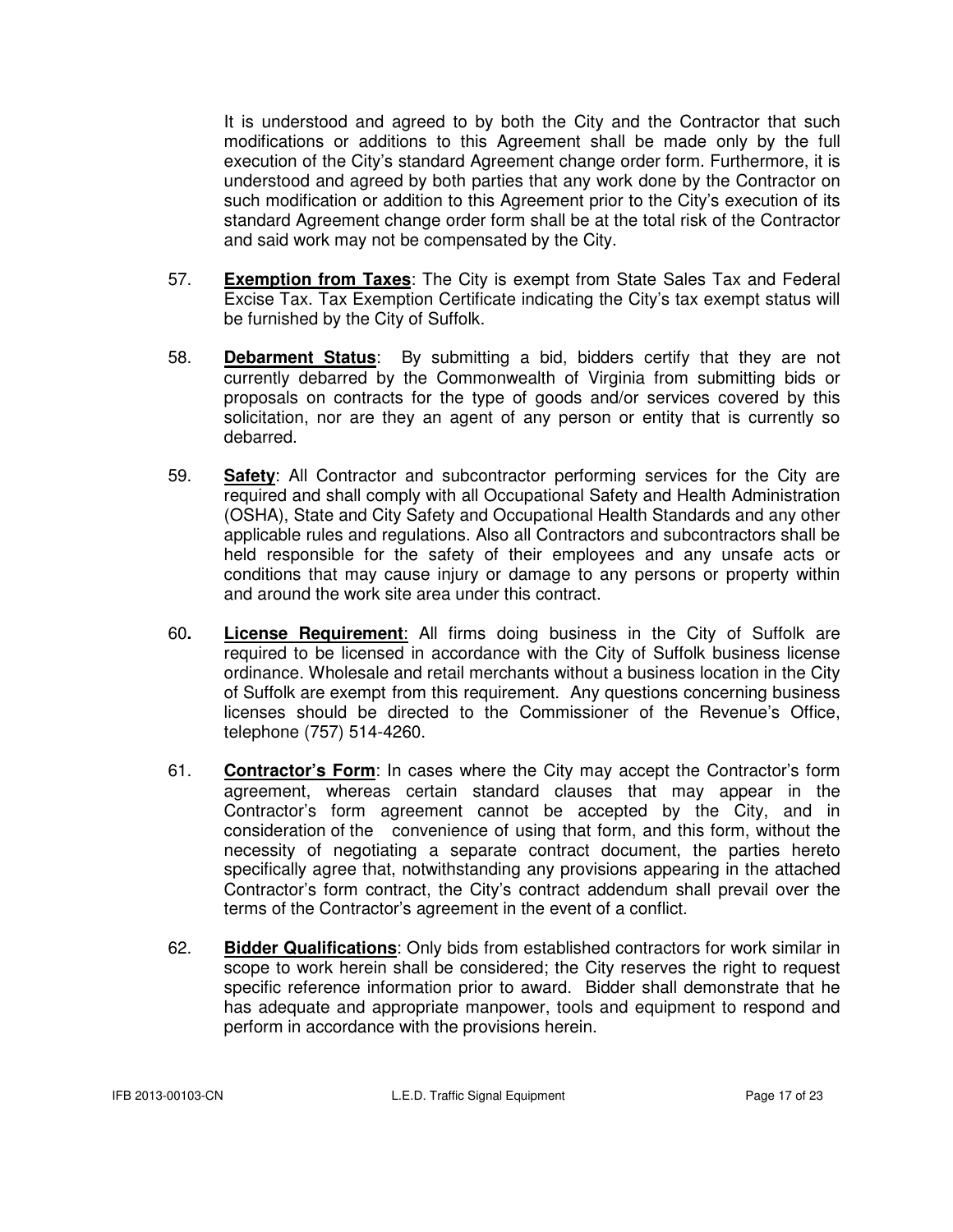The City may, at its option, disqualify a bidder and reject his bid for cause. Reasons deemed to be sufficient for this action shall include, but not be limited to, the following:

- Evidence of collusion among bidders.
- Receipt of more than one bid on any project from an individual, or from a corporation. This restriction does not apply to subcontractors
- Default on any previous contract.
- For unreasonable failure to complete a previous contract within the specified time or for being in arrears on an existing contract without reasonable cause for being in arrears.
- Inability to perform as revealed by an investigation of the Bidder's financial statement, experience and/or plant and equipment.
- 63. **Pricing to be F.O.B. Destination Freight Allowed:** Pricing shall be F.O.B. destination-freight included for all competitive bids. F.O.B. Destination-Freight Included shall include all shipping costs to the City location(s) at the unit cost. No additional shipping charges shall be allowed.
- 64**. Contract Quantities**: The quantities specified in the Invitation for Bid are estimates only unless otherwise clearly noted, and are given for the information of bidders and for the purpose of bid evaluation. They do not indicate the actual quantity that will be ordered, since such volume will depend upon requirements that may develop during the contract period. Quantities shown shall not be construed to represent any amount which the City shall be obligated to purchase under the contract, or relieve the contractor of his obligation to fill all orders placed by the City, except as clearly noted.
- 65. **Competition Intended**: It is the City's intent that the Invitation for Bid (IFB) permits competition. It shall be the bidder's responsibility to advise the Buyer in writing if any language requirement, specifications, etc, or any combination thereof, inadvertently restricts or limits the requirements stated in this IFB to a single source. Such notification must be received by the Buyer prior to the date set for bids to close.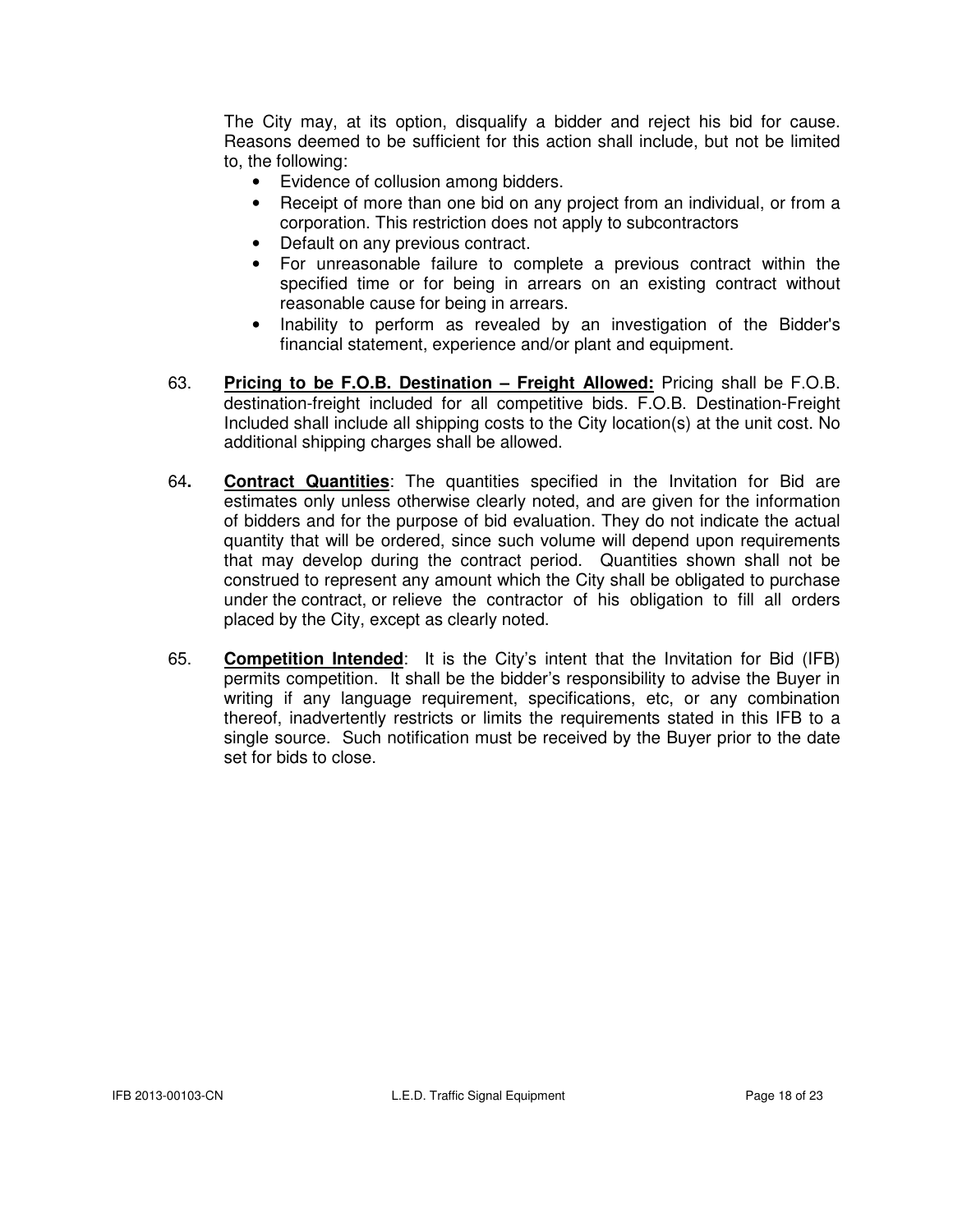# **BID FORM**

441 Market Street<br>Suffolk, VA 23434

**TO:** Purchasing Division **BID:** L.E.D. Traffic Signal 441 Market Street **BID:** Equipment **DUE:** June 5, 2013 **TIME:** 3:00 p.m., local

\_\_\_\_\_\_\_\_\_\_\_\_\_\_\_\_\_\_\_\_\_\_\_\_\_\_(Company) quotes firm price, exclusive of all taxes, to furnish and deliver L.E.D. Traffic Signal Equipment on an as needed basis F.O.B. destination City of Suffolk Public Work Traffic Engineering Division, 866 Carolina Road, Suffolk, Virginia 23434 in accordance with all specifications, terms, and conditions herein.

|    | <u>Qty</u> | <b>Description</b>                                                                                                                                                                | Unit<br><b>Price</b> | Total |
|----|------------|-----------------------------------------------------------------------------------------------------------------------------------------------------------------------------------|----------------------|-------|
| 1. | 100 EA     | L.E.D. traffic signal head assemblies,<br>3 section, 12" aluminum, black, with<br>5" backplate and red, yellow and<br>green ball w/tunnel visor                                   | \$                   | \$    |
| 2. | 50 EA      | L.E.D. traffic signal head assemblies,<br>5 section, 12" aluminum, black, with<br>5" blackplate and red, yellow, and<br>green ball, yellow and green left<br>arrow w/tunnel visor | \$                   | \$    |
| 3. | 50 EA      | L.E.D. traffic signal head assemblies,<br>5 section, 12" aluminum, black, with<br>5" backplate and red ball, yellow and<br>green right arrow w/tunnel visor                       | \$                   | \$    |
| 4. | 50 EA      | L.E.D. traffic signal head assemblies,<br>3 section, 12" aluminum, black, with<br>5" backplate and red ball, yellow and<br>green right arrow w/tunnel visor                       | \$                   | \$    |
| 5. | 50 EA      | L.E.D. traffic signal head assemblies,<br>3 section, 12" aluminum, black, with<br>5" backplate and red ball, yellow and<br>green left arrow w/tunnel visor                        | \$                   | \$    |
| 6. | 50 EA      | L.E.D. signal lamps, red ball                                                                                                                                                     |                      |       |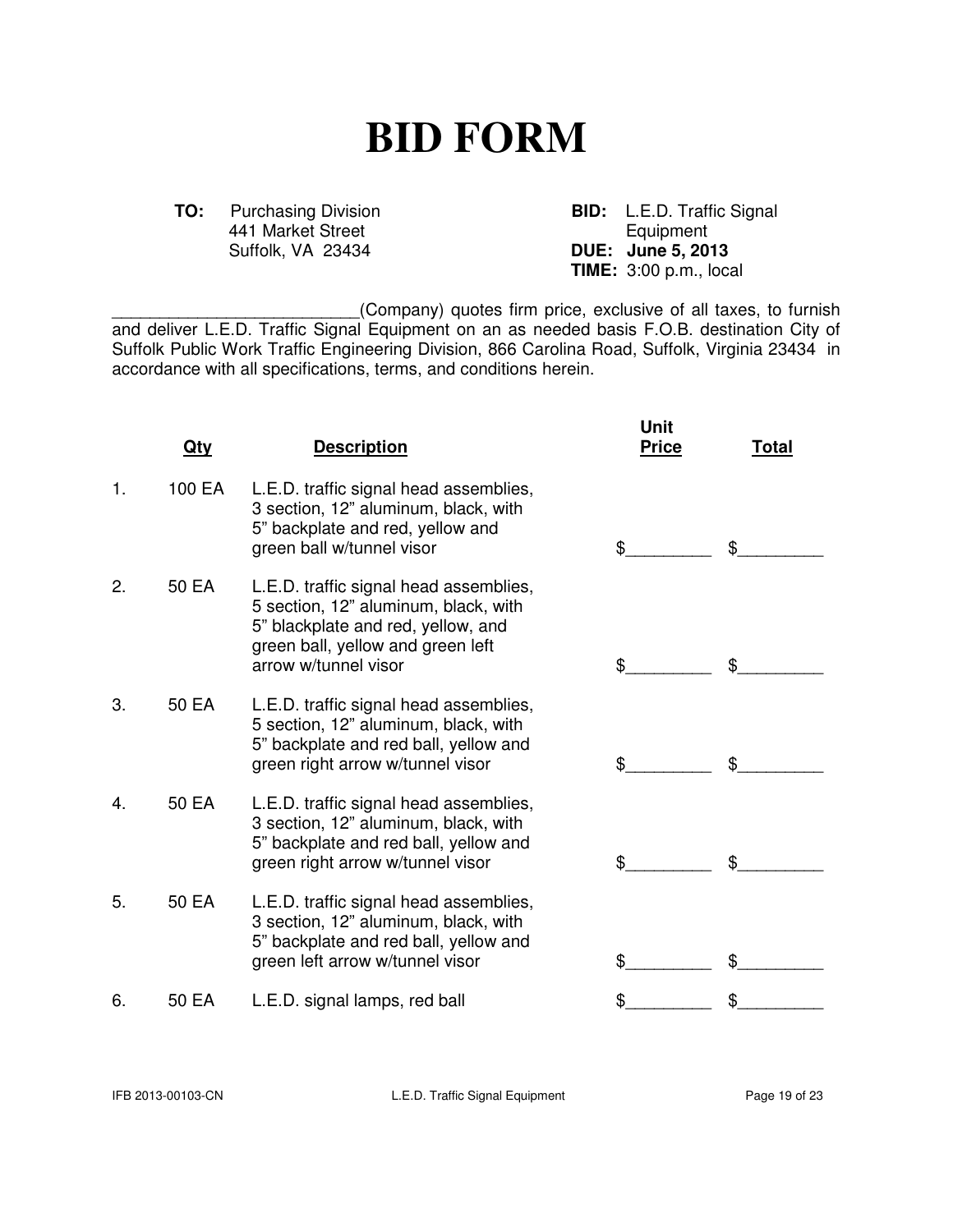|     | <u>Qty</u> | <b>Description</b>                                          | Unit<br><b>Price</b> | <b>Total</b>     |
|-----|------------|-------------------------------------------------------------|----------------------|------------------|
| 7.  | 50 EA      | L.E.D. signal lamps, yellow ball                            | \$                   | $\frac{1}{2}$    |
| 8.  | 50 EA      | L.E.D. signal lamps, green ball                             | \$                   | $\mathfrak{S}^-$ |
| 9.  | 50 EA      | Yellow omni-directional arrow signal lamps                  | $\mathbb S$          | $\mathbb{S}$     |
| 10. | 50 EA      | Green omni-directional arrow signal lamps                   | \$                   | $\mathfrak{S}$   |
| 11. | 50 EA      | Signal mount (PELCO #AS-0125-3-96-Black)                    | $\mathbb{S}$         | \$               |
| 12. | 50 EA      | Signal mount (PELCO #AS-0138-2-96-Black)                    | $\mathfrak s$        | \$               |
| 13. | 50 EA      | Countdown pedestrian signal (Dailight<br>#430-6479-001X)    | \$                   | $\mathfrak{L}$   |
| 14. | 50 EA      | Assembly, upper and lower arm (PELCO<br>#SE3148-P34-Black)  | \$                   | \$               |
| 15. | 50 EA      | Traffic maintenance housing (Peek<br>#4302A-02-01-01-Black) | \$                   | $\mathbb{S}^-$   |
|     |            |                                                             |                      |                  |

 **GRAND TOTAL---------------- \$\_\_\_\_\_\_\_\_\_\_\_\_\_\_\_\_\_\_\_\_** 

Best Guaranteed Delivery: \_\_\_\_\_\_\_\_\_\_\_\_\_\_\_\_\_\_\_\_\_\_\_\_\_\_\_\_\_\_\_\_\_\_\_

**Payment Terms/Discounts \_\_\_\_\_\_\_\_\_\_\_\_\_\_\_\_\_\_\_\_\_\_**(Suffolk's normal payment schedule: items accepted and invoiced by 10th of month will be paid month end. Cash discounts offered for less than 30 Days from receipt of proper invoice will not be considered in award.)

Bidder has included the following with the bid submittal ( $\sqrt{ }$  if you comply):

Anticollusion/Nondiscrimination/Drug Free Workplace Clause **EXECUTE:** Proof of Authority to Transact Business in Virginia **Conditions and Instructions, Section 4.0 (Pages 6-18)**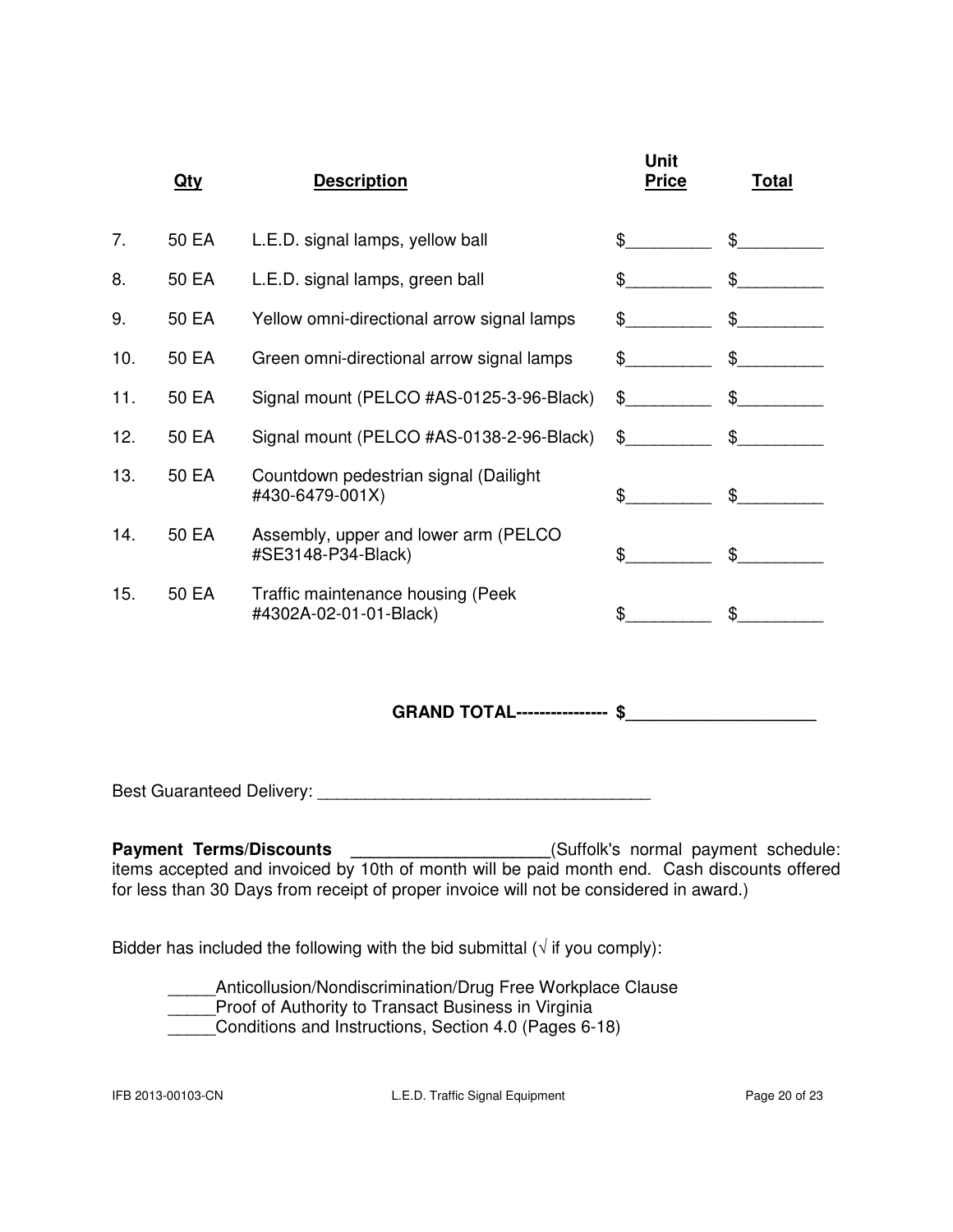#### **BIDDER:**

| <b>Company Name</b>                  |       |  |
|--------------------------------------|-------|--|
| Address                              |       |  |
|                                      |       |  |
| Person Quoting                       | Title |  |
| Telephone No.                        |       |  |
|                                      |       |  |
| Social Security Number or FIN Number |       |  |

I certify that this bid is made without prior understanding, agreement, or connection with any corporation, firm, or person submitting a bid for the same equipment/materials/ service and is in all respects fair and without collusion or fraud. I understand that collusive bidding is a violation of State and Federal law and can result in fines, prison sentences and civil damage awards. I agree to abide by all conditions of this bid and certify that I am authorized to sign this bid for the bidder.

I certify by my signature below that I have received the documents associated with this bid and understand that the review for completeness of these bid documents and the understanding and comprehension of the bid specifications is solely my responsibility; based on this, by my signature below I waive all rights to further claims against the City of Suffolk that the document were incomplete or not understandable.

I certify that the bidder represented herein is eligible to bid with respect to all applicable sections of State and Local Government Conflict of Interest Act, Code of Virginia, Section 2.1-639.1 et. seq.

Signature **Example 20** and  $\overline{a}$  Date  $\overline{b}$ 

(Person signing bid must show title or authority to bind the firm in a contract.)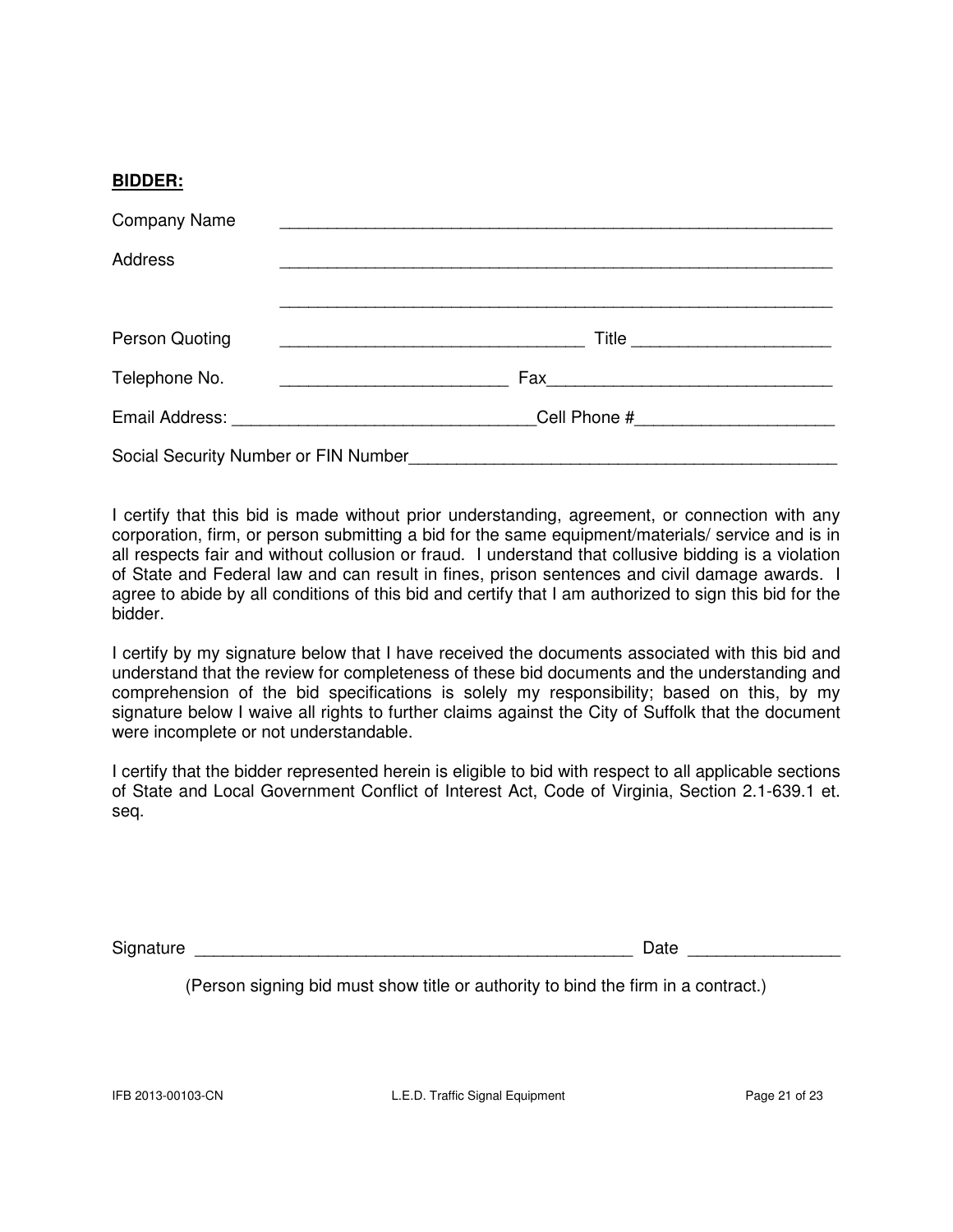#### **ANTICOLLUSION/NONDISCRIMINATION/DRUG FREE WORKPLACE CLAUSES**

#### **ANTICOLLUSION CLAUSE:**

IN THE PREPARATION AND SUBMISSION OF THIS BID, SAID BIDDER DID NOT EITHER DIRECTLY OR INDIRECTLY ENTER INTO ANY COMBINATION OR ARRANGEMENT WITH ANY PERSON, FIRM OR CORPORATION, OR ENTER INTO ANY AGREEMENT, PARTICIPATE IN ANY COLLUSION, OR OTHERWISE TAKE ANY ACTION IN THE RESTRAINT OF FREE, COMPETITIVE BIDDING IN VIOLATION OF THE SHERMAN ACT (15 U.S.C. SECTION 1), SECTIONS 59.1-9.1 THROUGH 59.1- 9.17 OR SECTIONS 59.1-68.6 THROUGH 59.1-68.8 OF THE CODE OF VIRGINIA.

THE UNDERSIGNED BIDDER HEREBY CERTIFIES THAT THIS AGREEMENT, OR ANY CLAIMS RESULTING THEREFROM, IS NOT THE RESULT OF, OR AFFECTED BY, ANY ACT OF COLLUSION WITH, OR ANY ACT OF, ANOTHER PERSON OR PERSONS, FIRM OR CORPORATION ENGAGED IN THE SAME LINE OF BUSINESS OR COMMERCE; AND, THAT NO PERSON ACTING FOR, OR EMPLOYED BY, THE CITY OF SUFFOLK HAS AN INTEREST IN, OR IS CONCERNED WITH, THIS BID; AND, THAT NO PERSON OR PERSONS, FIRM OR CORPORATION OTHER THAN THE UNDERSIGNED, HAVE, OR ARE, INTERESTED IN THIS BID.

#### **DRUG-FREE WORKPLACE:**

DURING THE PERFORMANCE OF THIS CONTRACT, THE CONTRACTOR AGREES TO (I) PROVIDE A DRUG-FREE WORKPLACE FOR THE CONTRACTOR'S EMPLOYEES; (II) POST IN CONSPICUOUS PLACES, AVAILABLE TO EMPLOYEES AND APPLICANTS FOR EMPLOYMENT, A STATEMENT NOTIFYING EMPLOYEES THAT THE UNLAWFUL MANUFACTURE, SALE, DISTRIBUTION, DISPENSATION, POSSESSION, OR USE OF A CONTROLLED SUBSTANCE OR MARIJUANA IS PROHIBITED IN THE CONTRACTOR'S WORKPLACE AND SPECIFYING THE ACTIONS THAT WILL BE TAKEN AGAINST EMPLOYEES FOR VIOLATIONS OF SUCH PROHIBITION; (III) STATE IN ALL SOLICITATIONS OR ADVERTISEMENTS FOR EMPLOYEES PLACED BY OR ON BEHALF OF THE CONTRACTOR THAT THE CONTRACTOR MAINTAINS A DRUG-FREE WORKPLACE; AND (IV) INCLUDE THE PROVISIONS OF THE FOREGOING SECTIONS I, II, AND III IN EVERY SUBCONTRACT OR PURCHASE ORDER OF OVER \$10,000, SO THAT THE PROVISIONS WILL BE BINDING UPON EACH SUBCONTRACTOR OR VENDOR.

FOR THE PURPOSE OF THIS SECTION, "DRUG-FREE WORKPLACE" MEANS A SITE FOR THE PERFORMANCE OR WORK DONE IN CONNECTION WITH A SPECIFIC CONTRACT AWARDED TO A CONTRACTOR IN ACCORDANCE WITH THIS CHAPTER, THE EMPLOYEES OF WHOM ARE PROHIBITED FROM ENGAGING IN THE UNLAWFUL MANUFACTURE, SALE, DISTRIBUTION, DISPENSATION, POSSESSION OR USE OF ANY CONTROLLED SUBSTANCE OR MARIJUANA DURING THE PERFORMANCE OF THE CONTRACT.

#### **NONDISCRIMINATION CLAUSE:**

- 1. EMPLOYMENT DISCRIMINATION BY BIDDER SHALL BE PROHIBITED.
- 2. DURING THE PERFORMANCE OF THIS CONTRACT, THE SUCCESSFUL BIDDER SHALL AGREE AS FOLLOWS:
	- A. THE BIDDER, WILL NOT DISCRIMINATE AGAINST ANY EMPLOYEE OR APPLICANT FOR EMPLOYMENT BECAUSE OF RACE, RELIGION, COLOR, SEX, NATIONAL ORIGIN, AGE, DISABILITY, OR ANY OTHER BASIS PROHIBITED BY STATE LAW RELATING TO DISCRIMINATION IN EMPLOYMENT, EXCEPT WHERE THERE IS A BONA FIDE OCCUPATIONAL QUALIFICATION/CONSIDERATION REASONABLY NECESSARY TO THE NORMAL OPERATION OF THE BIDDER. THE BIDDER AGREES TO POST IN CONSPICUOUS PLACES, AVAILABLE TO EMPLOYEES AND APPLICANTS FOR EMPLOYMENT, NOTICES SETTING FORTH THE PROVISIONS OF THIS NONDISCRIMINATION CLAUSE.
	- B. THE BIDDER, IN ALL SOLICITATIONS OR ADVERTISEMENTS FOR EMPLOYEES PLACED ON BEHALF OF THE BIDDER, WILL STATE THAT SUCH BIDDER IS AN EQUAL OPPORTUNITY EMPLOYER.
	- **C.** NOTICES, ADVERTISEMENTS, AND SOLICITATIONS PLACED IN ACCORDANCE WITH FEDERAL LAW, RULE OR REGULATION SHALL BE DEEMED SUFFICIENT FOR THE PURPOSE OF MEETING THE REQUIREMENTS OF THIS SECTION.
	- D. BIDDER WILL INCLUDE THE PROVISIONS OF THE FOREGOING SECTIONS A, B, AND C IN EVERY SUBCONTRACT OR PURCHASE ORDER OF OVER \$10,000, SO THAT THE PROVISIONS WILL BE BINDING UPON EACH SUBCONTRACTOR OR VENDOR.

| Name and Address of Bidder:                                                                                                              | Date:                                                                                                                                      |
|------------------------------------------------------------------------------------------------------------------------------------------|--------------------------------------------------------------------------------------------------------------------------------------------|
|                                                                                                                                          | By:                                                                                                                                        |
|                                                                                                                                          | Signature In Ink                                                                                                                           |
|                                                                                                                                          |                                                                                                                                            |
|                                                                                                                                          | <b>Printed Name</b>                                                                                                                        |
| Telephone Number: (                                                                                                                      |                                                                                                                                            |
| Fax Phone Number: (                                                                                                                      | Title                                                                                                                                      |
| FIN/SSN#:                                                                                                                                |                                                                                                                                            |
| Is your firm a "minority" business? $\Box$ Yes $\Box$ No<br>$\Box$ African American $\Box$ Hispanic American<br>□ Other; Please Explain: | If yes, please indicate the "minority" classification below:<br>$\Box$ American Indian $\Box$ Eskimo $\Box$ Asian American<br>$\Box$ Aleut |
| Is your firm Woman Owned? $\Box$ Yes $\Box$ No                                                                                           | Is your firm a Small Business? □ Yes □ No                                                                                                  |
| IFB 2013-00103-CN                                                                                                                        | L.E.D. Traffic Signal Equipment<br>Page 22 of 23                                                                                           |